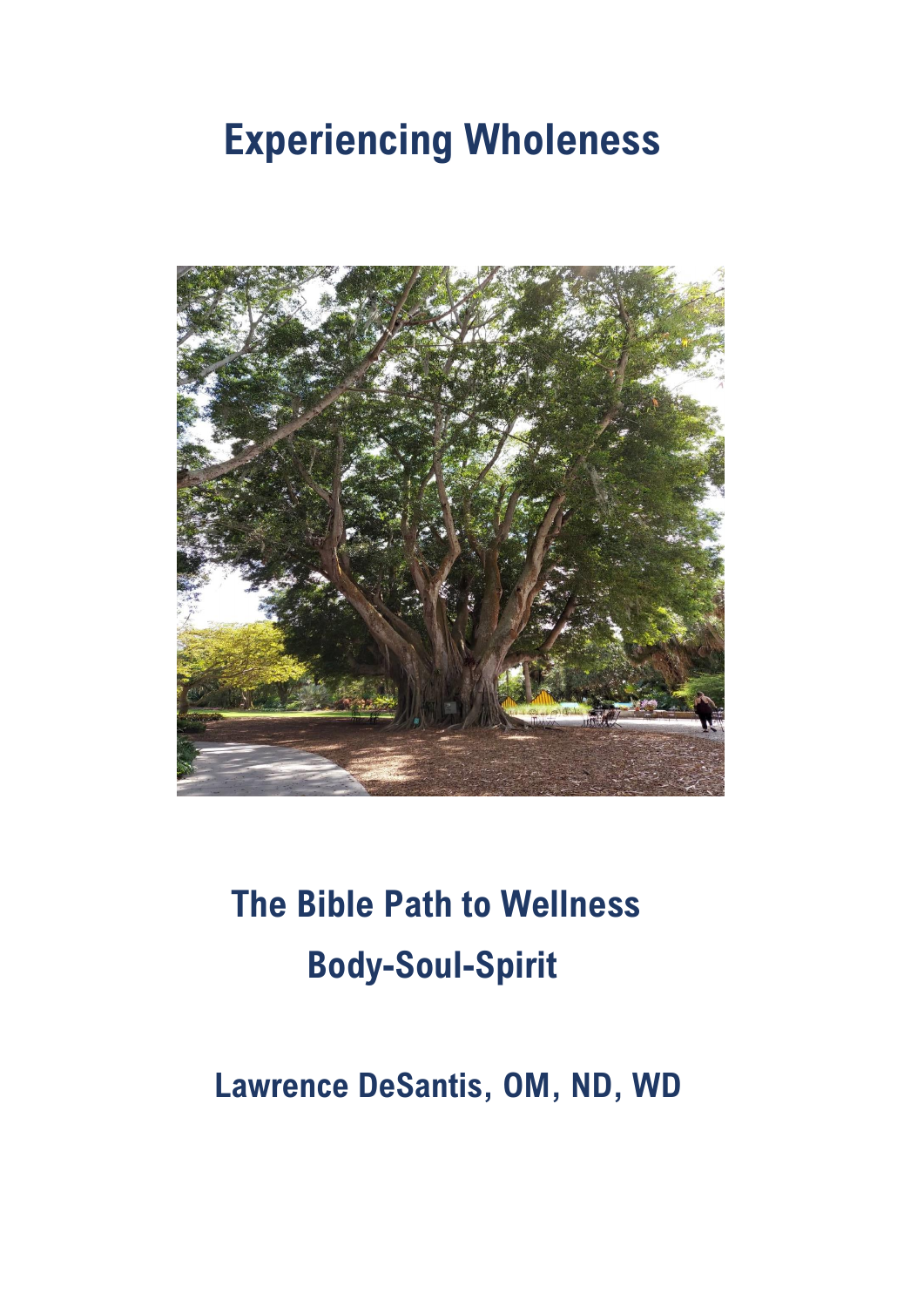## About the Author

Lawrence DeSantis is President and Founder of the following faithbased educational institutions and ministries:

- Aquila Christian Ministries
- Aquila Christian School of Ministry
- New Eden School of Natural Health and Herbal Studies
- New Eden School of Biblical Studies
- International Institute for Wholistic Medicine
- International School of Wholistic Naturopathy
- International Institute for Wholiopathic Education

Lawrence DeSantis is an Ordained Minister, a Traditional Naturopath, and a Doctor of Wholiopathy.

Dr. DeSantis has been serving in ministry and in the health & wellness field for over thirty years.

This book has been inspired by his strong belief and conviction that true wellness can only be fully experienced when a wholistic approach is taken. He believes that addressing the three-dimensional issues (body, soul, spirit) is the path to true wellness and longevity.

Lawrence DeSantis hopes and prays that the reader will be enlightened by the content of this book.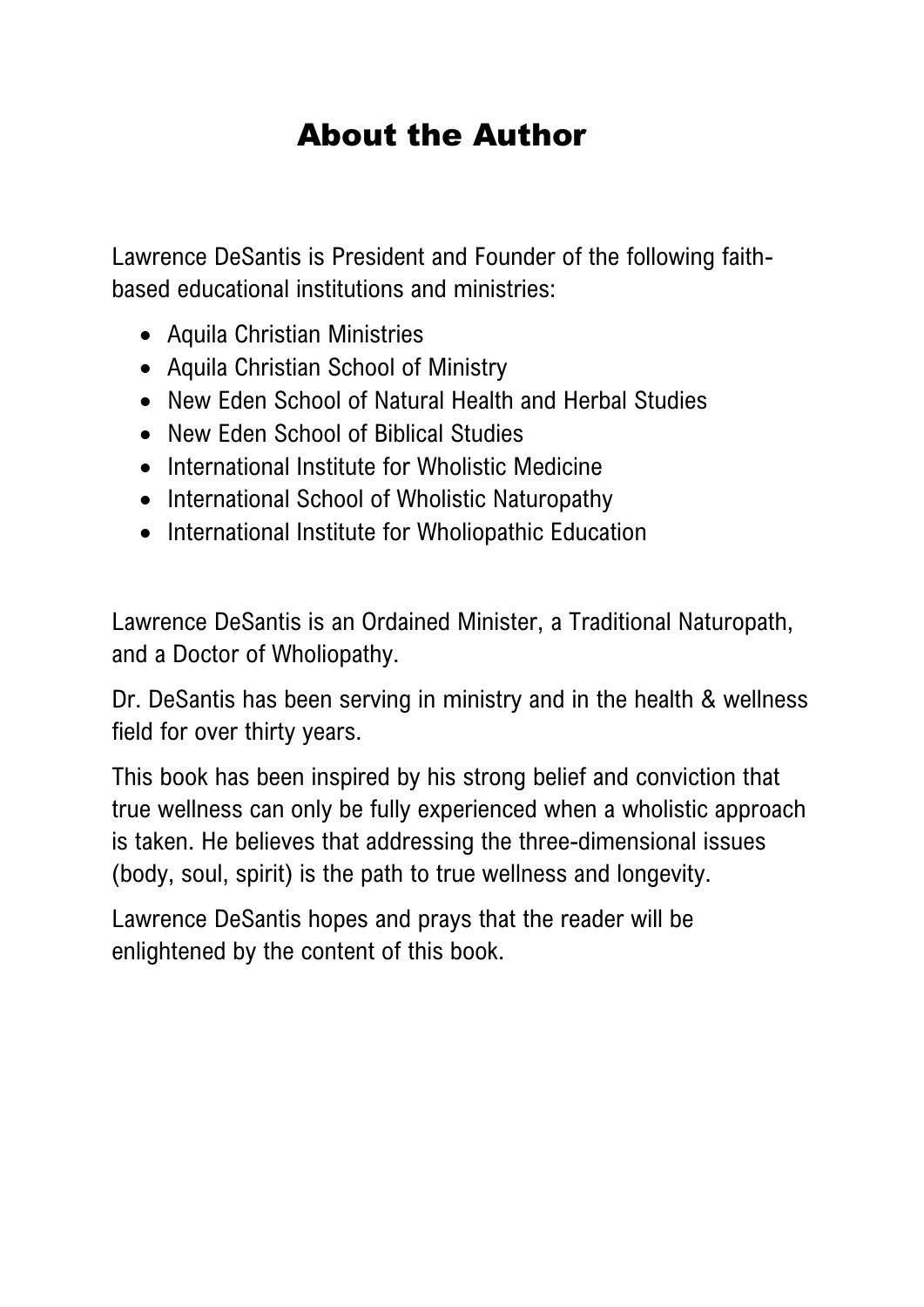## **Content**

## **Chapter 1**

Wholeness

Biblical Roots

## **Chapter 2**

Foundational Healing and Restoration for the Body

## **Chapter 3**

Foundational Healing and Restoration for the Soul

## **Chapter 4**

Foundational Healing and Restoration for the Spirit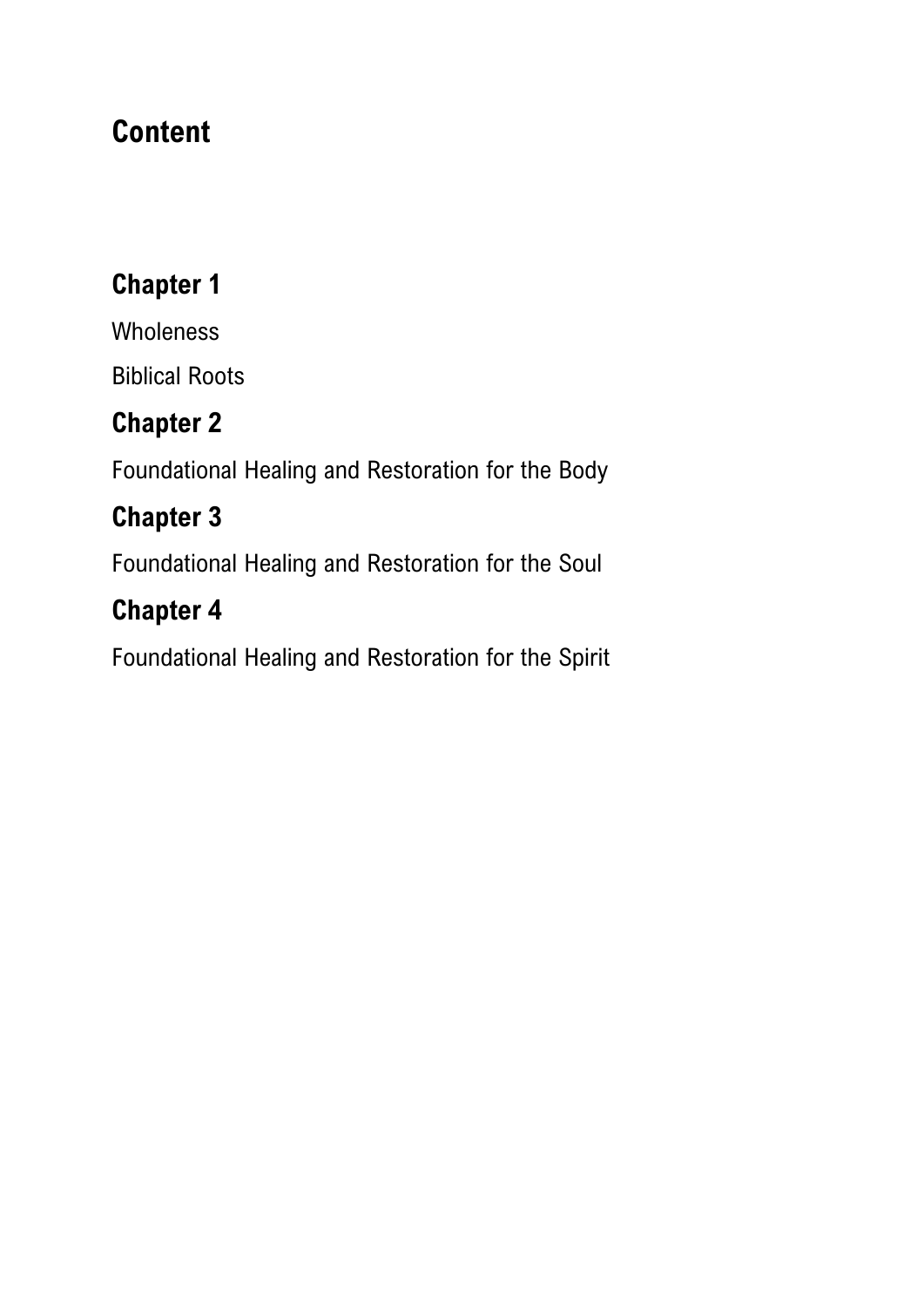## **Chapter 1 Wholeness Biblical Roots**

#### **Wholeness**

The definition of wholeness is an undivided or unbroken completeness or totality (body, soul, spirit) with nothing wanting and needing nothing.

Biblical Roots God created mankind as a whole being, made up of three parts or dimensions: spirit, soul, and body.

The bible indicates this:

Genesis 2:7

*<sup>7</sup> And the LORD God formed man of the dust of the ground and breathed into his nostrils the breath of life; and man became a living soul.*

Man was created in the image of God spiritually and this was pleasing to Him.

In the New Testament, the Apostle Paul says this to us.

#### **1 Thessalonians 5:23**

*<sup>23</sup> And the very God of peace sanctify you wholly; and I pray God your whole spirit and soul and body be preserved blameless unto the coming of our Lord Jesus Christ.*

Mankind is a spirit (intuition/presence/conscience) that possesses a soul (a personality with a mind, will and emotion) and lives in a body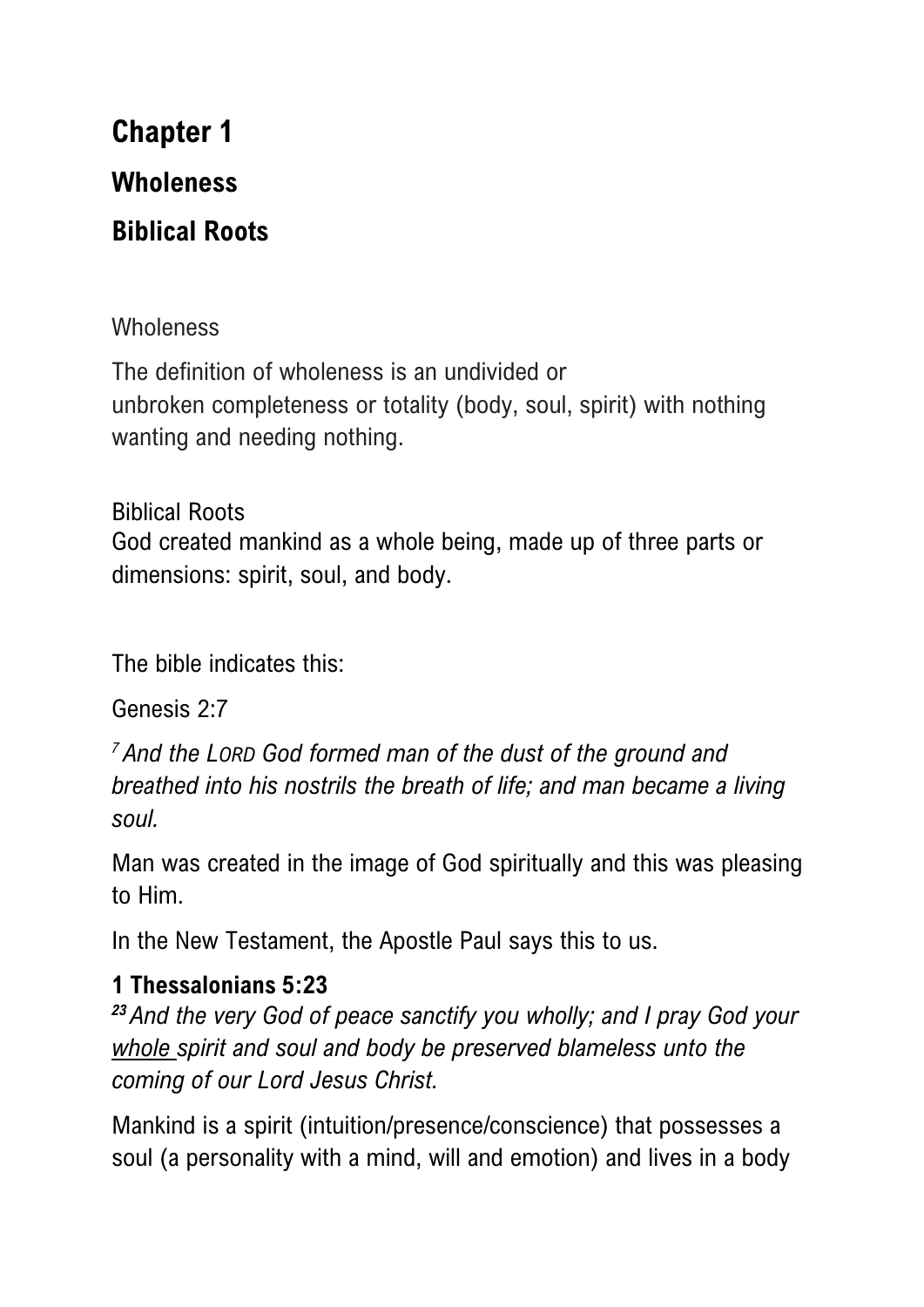(outer shell that communicates with the external world through the senses).

God's will is that we experience wholeness at three levels: spirit, soul and body.

Biblical Example of Wholeness

#### **Mark 5:34**

*<sup>34</sup> And he said unto her, Daughter, thy faith hath made thee whole; go in peace and be whole of thy plague.*

In the scripture above, we see Jesus using divine healing to bring physical and spiritual wholeness to a suffering woman.

#### **The foundational biblical practices that lead to wholeness are:**

- Cultivating Intimacy with God
- Practicing a Biblical Lifestyle (Obedience to the Word)
- Natural Diet and Nutrition
- Prayer, Fasting, and Detoxification
- Herbal Medicine and Natural Products
- Adequate Rest, Sleep and Relaxation
- Exercise, Sunlight, and Outdoor Activity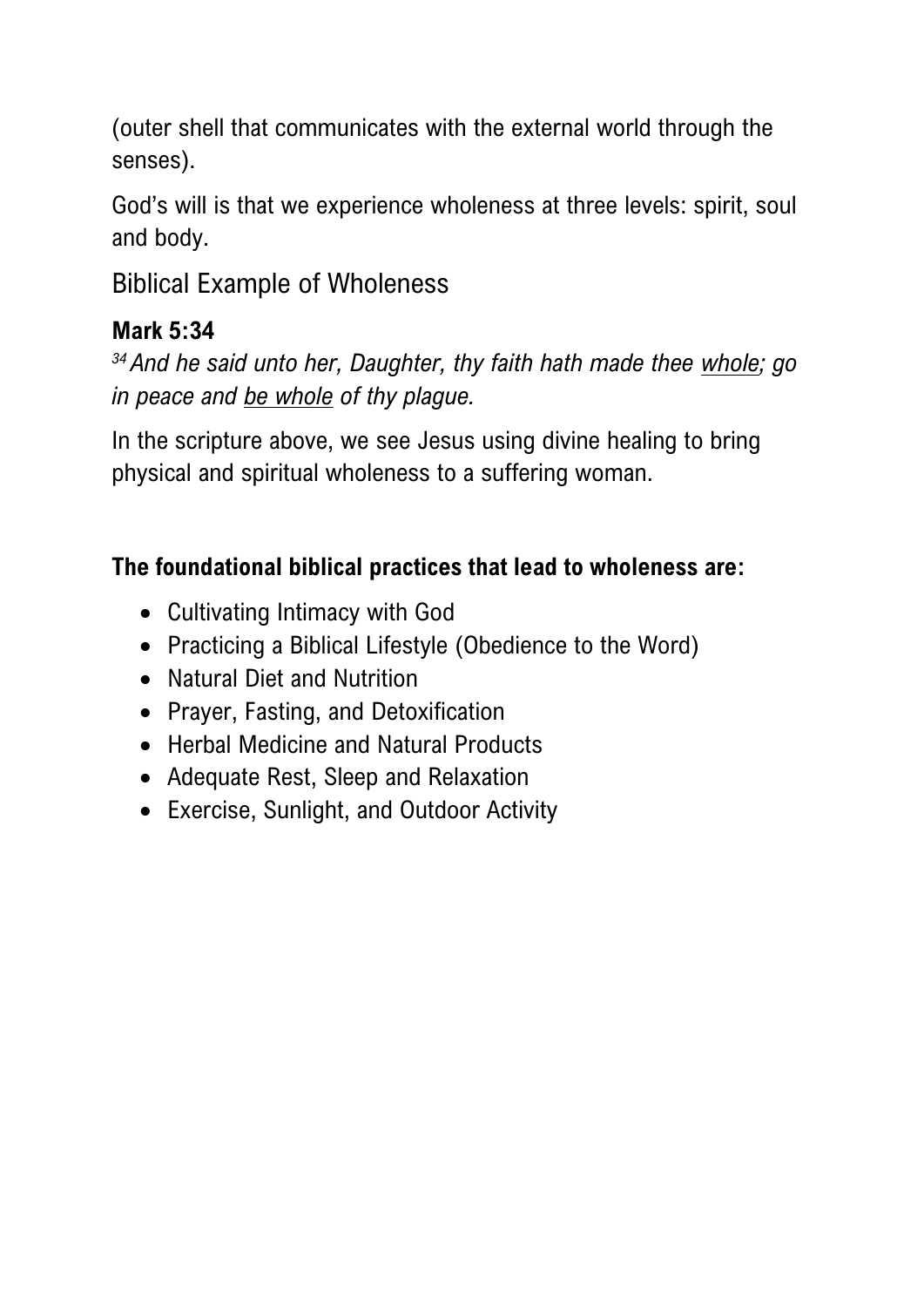### **Chapter 2**

#### **Foundational Healing and Restoration for the Body**

Healing and Restoration for the body cannot truly take place unless God is in the picture. God alone has all the knowledge and power to create or restore wholeness.

The account of Creation in Genesis chapter one gives us the keys to wholistic health, healing, and restoration for the body.

Genesis (defined as the beginning) chapter one reveals the important elements to physical health based on the order of Creation.

The Creation Genesis 1:1-31 (Amplified Bible Version)

*1 In the beginning God (Elohim) created [by forming from nothing] the heavens and the earth. <sup>2</sup> The earth was formless and void or a waste and emptiness, and darkness was upon the face of the deep [primeval ocean that covered the unformed earth]. The Spirit of God was moving (hovering, brooding) over the face of the waters. <sup>3</sup> And God said, Let there be light"; and there was light. <sup>4</sup>God saw that the light was good (pleasing, useful) and He affirmed and sustained it; and God separated the light [distinguishing it] from the darkness. <sup>5</sup> And God called the light day, and the darkness He called night. And there was evening and there was morning, one day.*

*<sup>6</sup> And God said, "Let there be an expanse [of the sky] in the midst of the waters, and let it separate the waters [below the expanse] from the waters [above the expanse]." <sup>7</sup> And God made the expanse [of sky] and separated the waters which were under the expanse from the waters which were above the expanse; and it was so [just as He commanded]. <sup>8</sup>God called the expanse [of sky] heaven. And there was evening and there was morning, a second day.*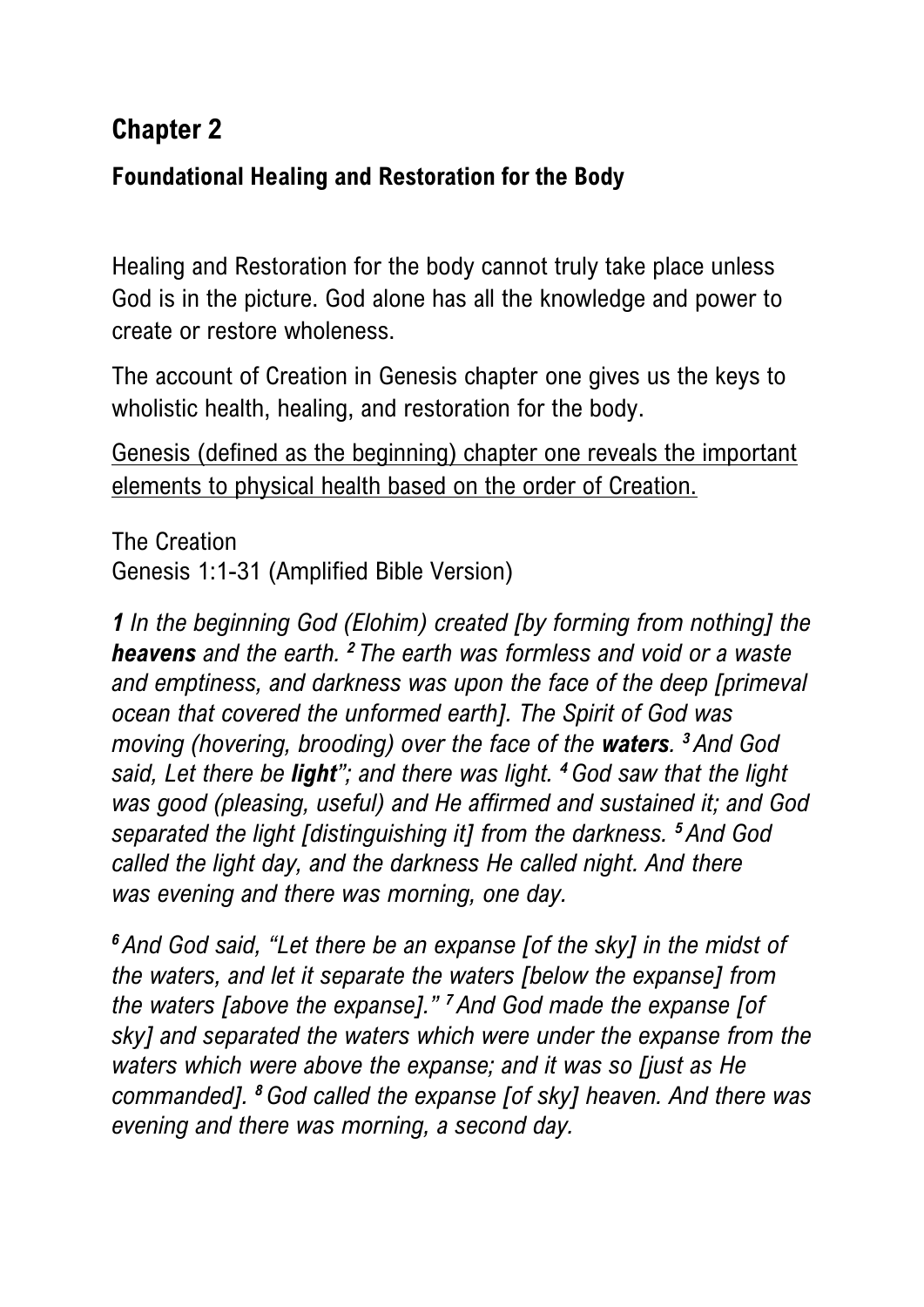*<sup>9</sup> Then God said, "Let the waters below the heavens be gathered into one place [of standing, pooling together], and let the dry land appear"; and it was so. <sup>10</sup>God called the dry land earth, and the gathering of the waters He called seas; and God saw that this was good (pleasing, useful) and He affirmed and sustained it. <sup>11</sup> So God said, "Let the earth sprout [tender] vegetation, plants yielding seed, and fruit trees bearing fruit according to (limited to, consistent with) their kind, whose seed is in them upon the earth"; and it was so. <sup>12</sup> The earth sprouted and abundantly produced vegetation, plants yielding seed according to their kind, and trees bearing fruit with seed in them, according to their kind; and God saw that it was good and He affirmed and sustained it. <sup>13</sup> And there was evening and there was morning, a third day.*

*<sup>14</sup> Then God said, "Let there be light-bearers (sun, moon, stars) in the expanse of the heavens to separate the day from the night, and let them be useful for signs (tokens) [of God's provident care], and for marking seasons, days, and years; <sup>15</sup> and let them be useful as lights in the expanse of the heavens to provide light on the earth"; and it was so, [just as He commanded]. <sup>16</sup>God made the two great lights the greater light (the sun) to rule the day, and the lesser light (the moon) to rule the night; He made the [galaxies of] stars also [that is, all the amazing wonders in the heavens]. <sup>17</sup>God placed them in the expanse of the heavens to provide light upon the earth, <sup>18</sup> to rule over the day and the night, and to separate the light from the darkness; and God saw that it was good and He affirmed and sustained it. <sup>19</sup> And there was evening and there was morning, a fourth day.*

*<sup>20</sup> Then God said, "Let the waters swarm and abundantly produce living creatures (fish, etc.) , and let birds (fowl) soar above the earth in the open expanse of the heavens." <sup>21</sup>God created the great sea monsters and every living creature that moves, with which the waters swarmed according to their kind, and every winged bird according to its kind; and God saw that it was good and He affirmed and sustained it. <sup>22</sup> And God blessed them, saying, "Be fruitful, multiply, and fill the*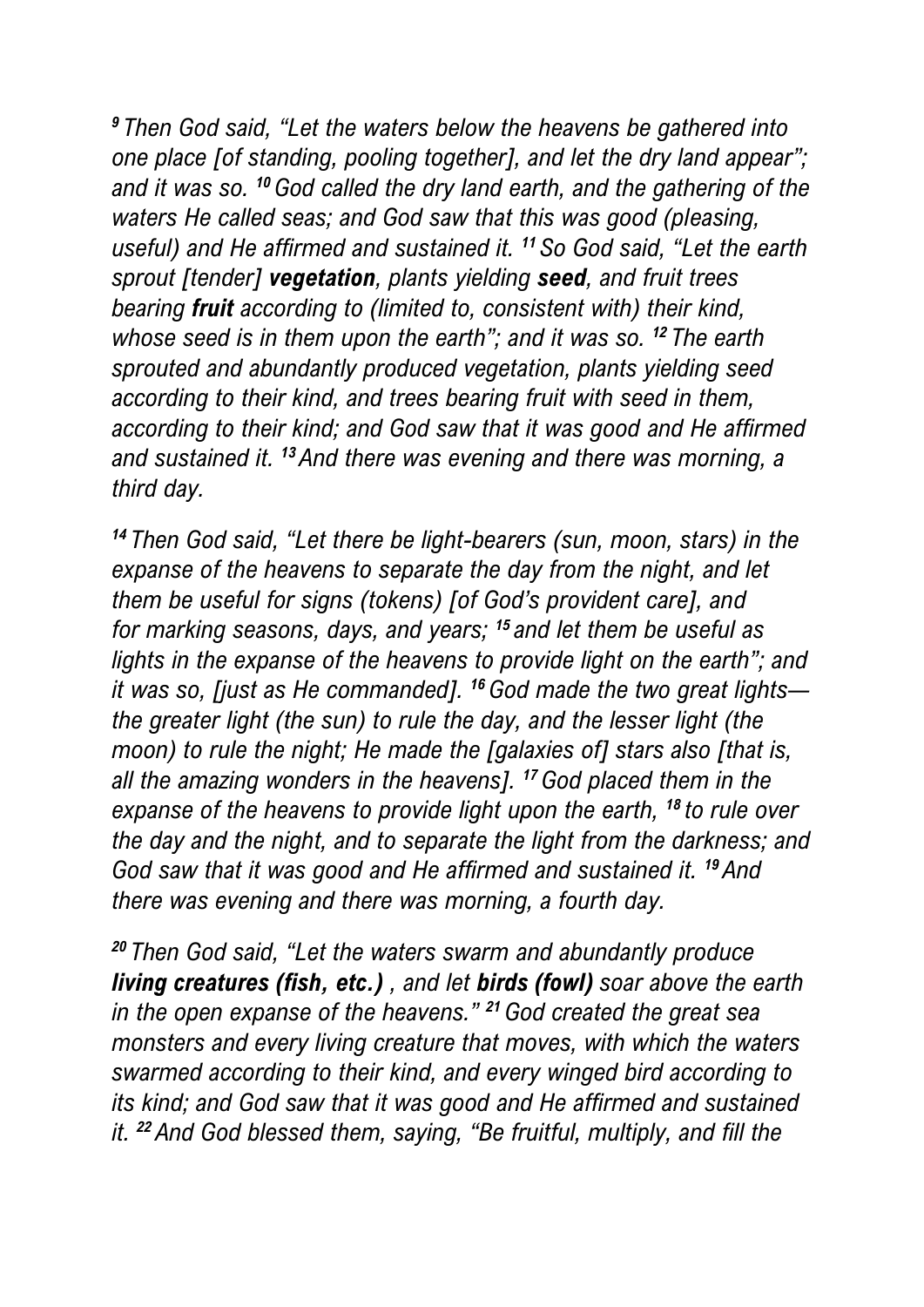*waters in the seas, and let birds multiply on the earth." <sup>23</sup> And there was evening and there was morning, a fifth day.*

*<sup>24</sup> Then God said, "Let the earth bring forth living creatures according to (limited to, consistent with) their kind: livestock, crawling things, and wild animals of the earth according to their kinds"; and it was so [because He had spoken them into creation]. <sup>25</sup> So God made the wild animals of the earth according to their kind, and the cattle according to their kind, and everything that creeps and crawls on the earth according to its kind; and God saw that it was good (pleasing, useful) and He affirmed and sustained it.*

*<sup>26</sup> Then God said, "Let Us (Father, Son, Holy Spirit) make man in Our image, according to Our likeness [not physical, but a spiritual personality and moral likeness]; and let them have complete authority over the fish of the sea, the birds of the air, the cattle, and over the entire earth, and over everything that creeps and crawls on the earth." <sup>27</sup> So God created man in His own image, in the image and likeness of God He created him; male and female He created them. <sup>28</sup> And God blessed them [granting them certain*  authority] and said to them, "Be fruitful, multiply, and fill the earth, and *subjugate it [putting it under your power]; and rule over (dominate) the fish of the sea, the birds of the air, and every living thing that moves upon the earth." <sup>29</sup> So God said, "Behold, I have given you every plant yielding seed that is on the surface of the entire earth, and every tree which has fruit yielding seed; it shall be food for you; <sup>30</sup> and to all the animals on the earth and to every bird of the air and to everything that moves on the ground—to everything in which there is the breath of life—I have given every green plant for food"; and it was so [because He commanded it]. <sup>31</sup>God saw everything that He had made, and behold, it was very good and He validated it completely. And there was evening and there was morning, a sixth day.*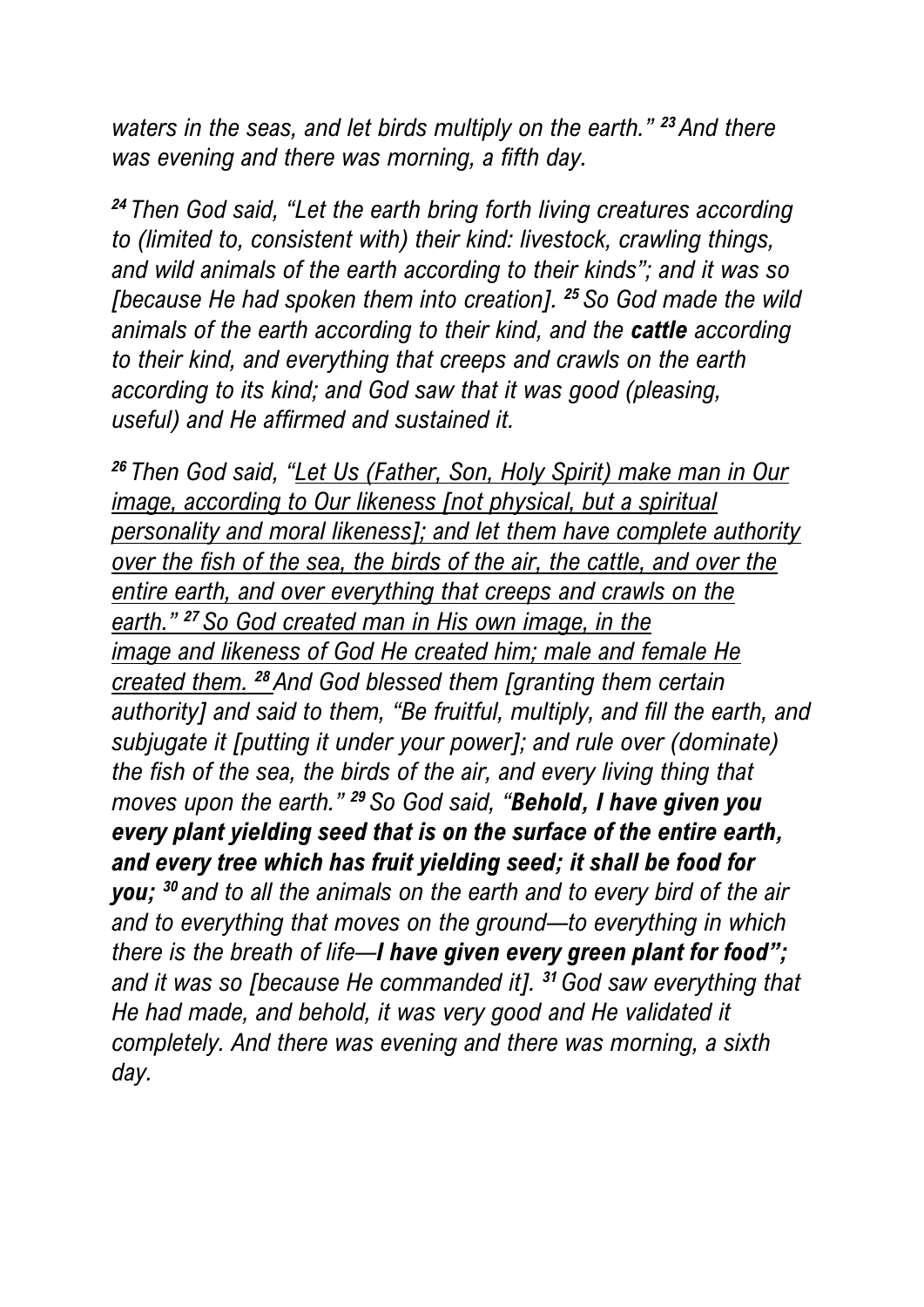The Original Diet for Man

The Original Diet for Mankind is the Genesis One Diet (G.O.D) Genesis 1:30 God says, "I have given every green plant for food".

Before mankind's fall from grace in Eden, Adam and Eve, and all created creatures ate green plants and fruits. They were all vegetarians. But after the fall (due to sin), mankind also ate fish, fowl, cattle, and more. The rest of the created creatures did the same, so the lion ate the lamb instead of playing with it. One day, everything will return to the original intent of God. All the hostility in creation will be removed in the New Eden (New Heaven and Earth).

Healing for the body begins with acknowledging God as Father and Creator of all and Jesus Christ (Son of God) as Lord, Savior, and King of Kings of all.

Repentance of sins and accepting Christ as Lord and Savior is crucial for bodily healing because it was through Jesus Christ's sacrifice on the Cross that we can freely receive eternal life and all its benefits which includes divine health and healing: body, soul, and spirit.

Faith and trust in the shed blood of Jesus is important for wholistic healing to the body but we must also take care of our body in the manner scripture teaches us so that we do not have to deal with so much sickness or dis-ease.

#### **Based on the order of creation, these are the things that need to take priority for wholeness to be fully experienced in our body:**

#### **Breathe Clean Air**

Air contains 16% oxygen and other gases. Oxygen is important for every process in the body to occur. Humans would generally die after 6 minutes without oxygen.

The air you and I breathe needs to be as clean as possible so toxic particles like lead, mold, dust, and more does not burden our body and compromise our health.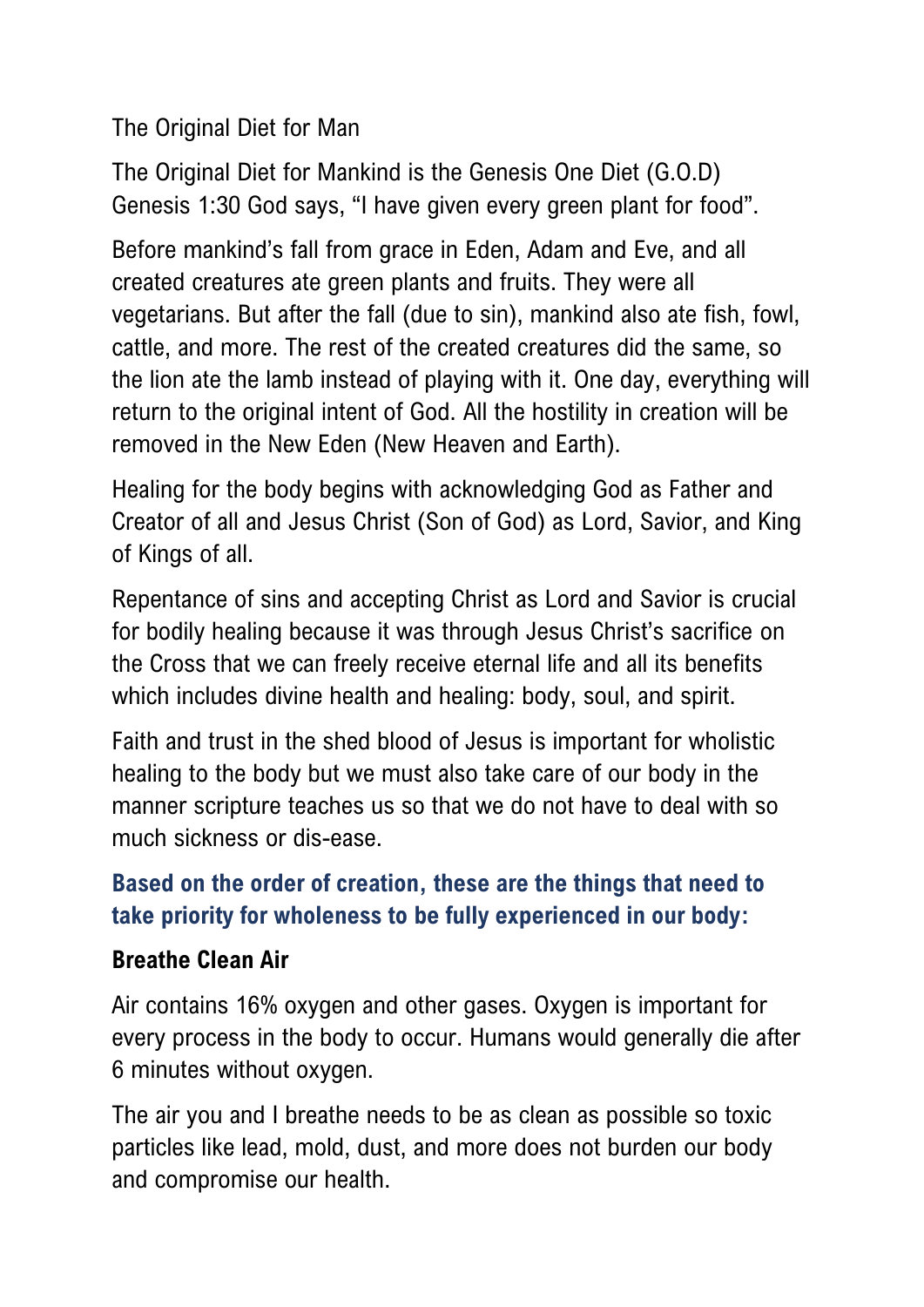To assure the finest quality of air for our lungs and body follow these guidelines:

- 1. Try to live and work away from polluted cities, and away from highways.
- 2. Purchase an air ionizer if you do not live and/or work away from polluted areas. Air ionizers are especially important for individuals with allergies, asthma, and immunological issues. Here is a link that describes the top ten air ionizers: <https://www.herstylecode.com/electronics/best-air-ionizers/>
- 3. Change your home and office air filter as recommended. This is usually recommended every 1 to 3 months. Purchase air filters that block bacteria, virus, mold, allergens, dust, and more.
- 4. Fill your home and office with green plants that clean the air and release greater amounts of oxygen. Aloe Vera, Spider Plant, and the Snake Plant are some. The Weeping Fig (Ficus Plant) is a beautiful foliage air purifying plant. It is a common house plant with various benefits. It is one of the best air purifying plant and has been recognized by NASA, for effective at cleansing airborne formaldehyde, xylene and toluene. Here is a link that is useful:

<https://www.fnp.com/article/top-9-plants-that-provide-oxygen>

5. Do deep breathing exercises every day or several times a week to get the maximum amount of oxygen into your lower lungs and body.

#### **Drink Pure Clean Water**

Water has so many functions in the body that without it, we would begin to die after several days. Adults should drink 6 to 8 glasses of water daily and as the body calls for. It needs to be clean, filtered water void of chlorine, fluorine, lead, mercury, and other contaminants. It should not be hard water that is full of iron and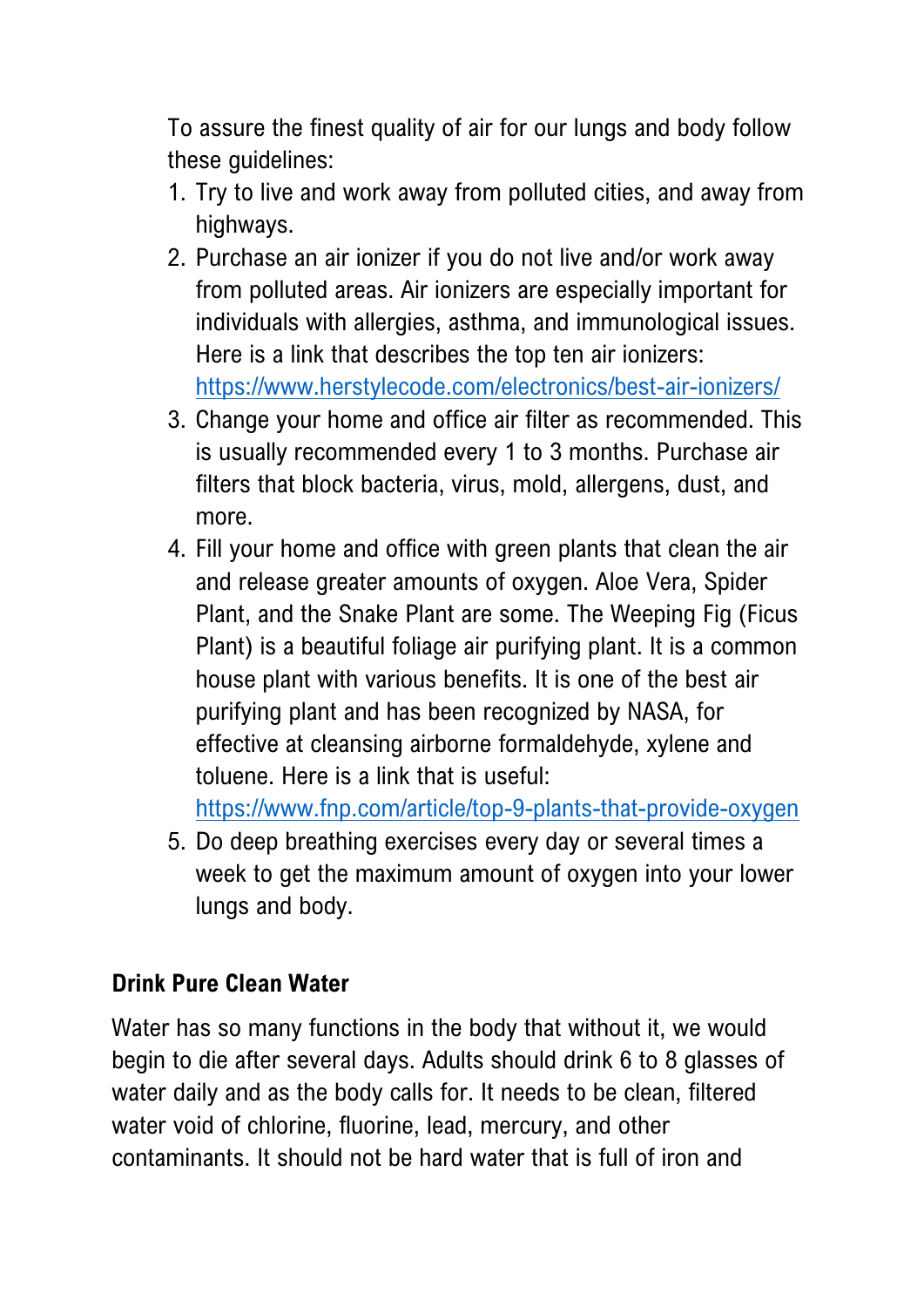calcite (a form of calcium). It should have a pH of 7.0 to 9.0 and it should be antioxidant in nature.

Well water is usually hard water and requires a water softener.

Some of the best water purifiers are the Kangen Water System and Reverse Osmosis Water Purification Systems.

The most cost-effective water purifier that also alkalizes the water to a higher pH and produces antioxidant water is the EHM Alkaline Water Pitcher. Many will even put bottled water in this pitcher to obtain pH enhanced/antioxidant enhanced water. Here is a link to purchase it:

[Amazon.com: Ehm Ultra Premium Alkaline water Filter Pitcher -](https://www.amazon.com/Ultra-Premium-Alkaline-Water-Pitcher/dp/B00HYEIJLW?ref_=ast_sto_dp) 3.8L, Activated Carbon Filter- [BPA Free, Healthy, Clean, & Toxin-Free](https://www.amazon.com/Ultra-Premium-Alkaline-Water-Pitcher/dp/B00HYEIJLW?ref_=ast_sto_dp)  Mineralized Alkaline Water in Minutes- [Up to 9.5 pH-2020 Model:](https://www.amazon.com/Ultra-Premium-Alkaline-Water-Pitcher/dp/B00HYEIJLW?ref_=ast_sto_dp)  [Kitchen & Dining](https://www.amazon.com/Ultra-Premium-Alkaline-Water-Pitcher/dp/B00HYEIJLW?ref_=ast_sto_dp)

#### **Natural Light and Earth Pulses/Energies**

In Genesis 1:3, God said, "let there be light."

Natural light is extremely important to physical, emotional, and mental health.

Facts:

- Natural lighting will reduce the production of harmful bacteria and organisms that can grow in any house. ... Natural light is terrific for a healthy complexion. Ultraviolet rays in the sun are naturally antiseptic. Sunlight stimulates appetite and improves digestion.
- Exposure to natural light helps our bodies produce Vitamin D, improves our circadian rhythms and sleep patterns, helps us to focus, enables us to get more done, and makes us happier. This vital resource is key to our physical and psychological wellbeing.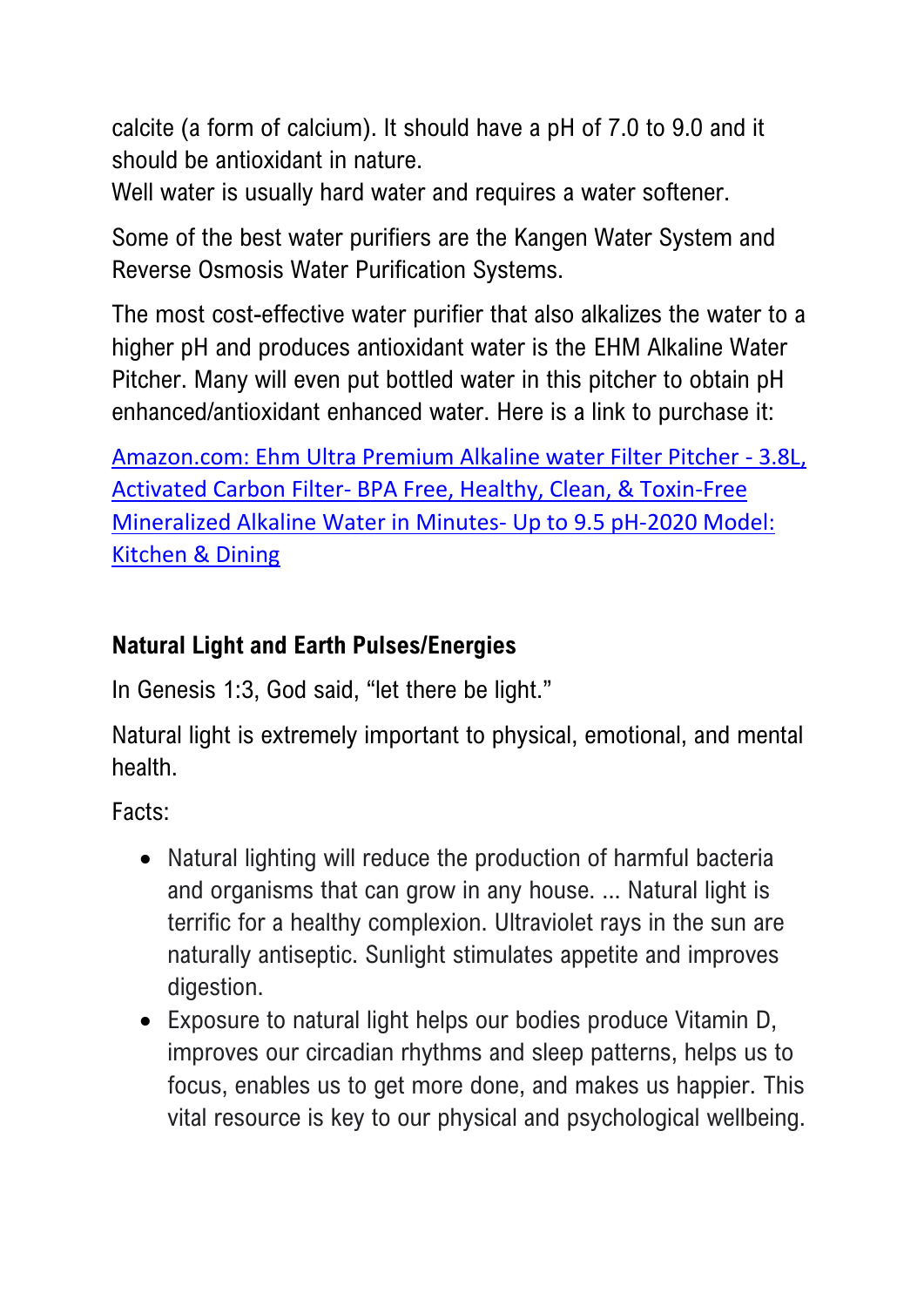- Sunlight helps boost a chemical in your brain called serotonin, and that can give you more energy and help keep you calm, positive, and focused. Doctors sometimes treat seasonal affective disorder (SAD) and other types of depression linked to low levels of serotonin.
- The research suggests you do need natural light for wellness. Studies of bright light therapy, show that 15-30 minutes of exposure to daylight is enough to lift mood, improve concentration and aid our sleep.

In contrast, artificial lighting as well as electromagnetic radiation pollution coming from cell phones, computers, hair dryers, microwaves, 5G, and other electronics emit positive ions that adversely affect health. Here are some possible effects:

According to some scientists, EMFs can affect your body's nervous system function and cause damage to cells. Cancer and unusual growths may be one symptom of extremely high EMF exposure. Other symptoms may include:

- Sleep disturbances, including insomnia
- Headache
- Depression and depressive symptoms
- Tiredness and fatigue
- Dysesthesia (a painful, often itchy sensation)
- Lack of concentration
- Changes in memory
- **Dizziness**
- Irritability
- Loss of appetite and weight loss
- Restlessness and anxiety
- Nausea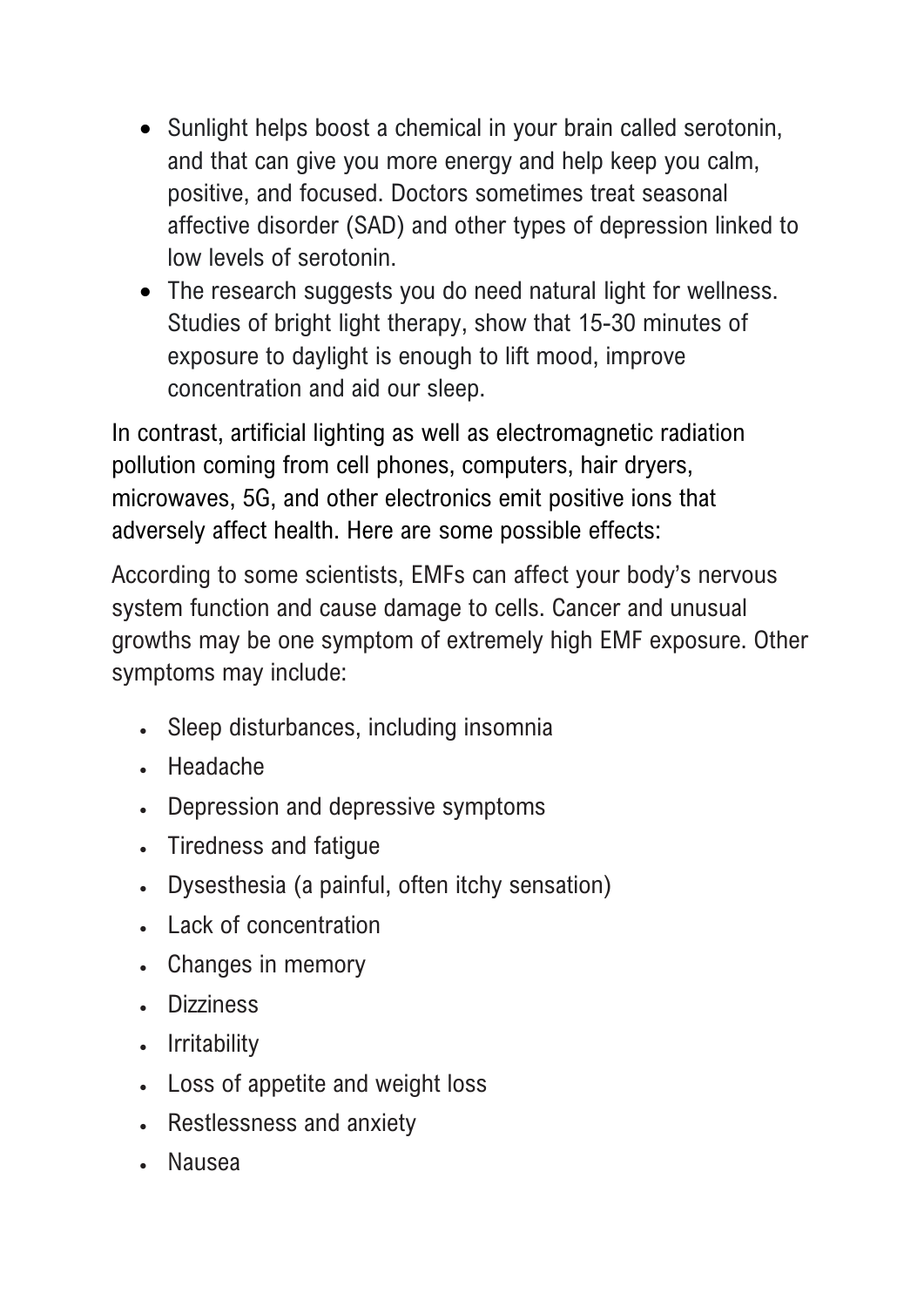- Skin burning and tingling
- Changes in an electroencephalogram (which measures electrical activity in the brain)
- Diabetes Type III
- Red blood cell clumping affecting circulation and detoxification.

Spending as much time outdoors not only gives you natural light but also provides valuable grounding benefits and helps you to detox from all the EMF pollution received indoors.

The Earth contains Scalar Energy and Pulsed Electromagnetic Waves that provide negative ions which combat the positive ions emitted by dirty artificial electricity.

Scalar Energy Pendants and 5G Shields are the way to go to protect your health from artificial lighting and electronics.

Here are valuable links:

EMF Protection Device (Scalar Energy Pendant-Original Design): <https://www.scalarenergypendants.com/>

EMF and 5G Protection Shields: <https://www.defendershield.com/>

Artificial indoor lighting can be replaced by full spectrum lighting, here is a link: [https://www.fullspectrumsolutions.com/collections/light](https://www.fullspectrumsolutions.com/collections/light-therapy-products)[therapy-products](https://www.fullspectrumsolutions.com/collections/light-therapy-products)

Informational link:

<https://www.jvejournals.com/article/16417>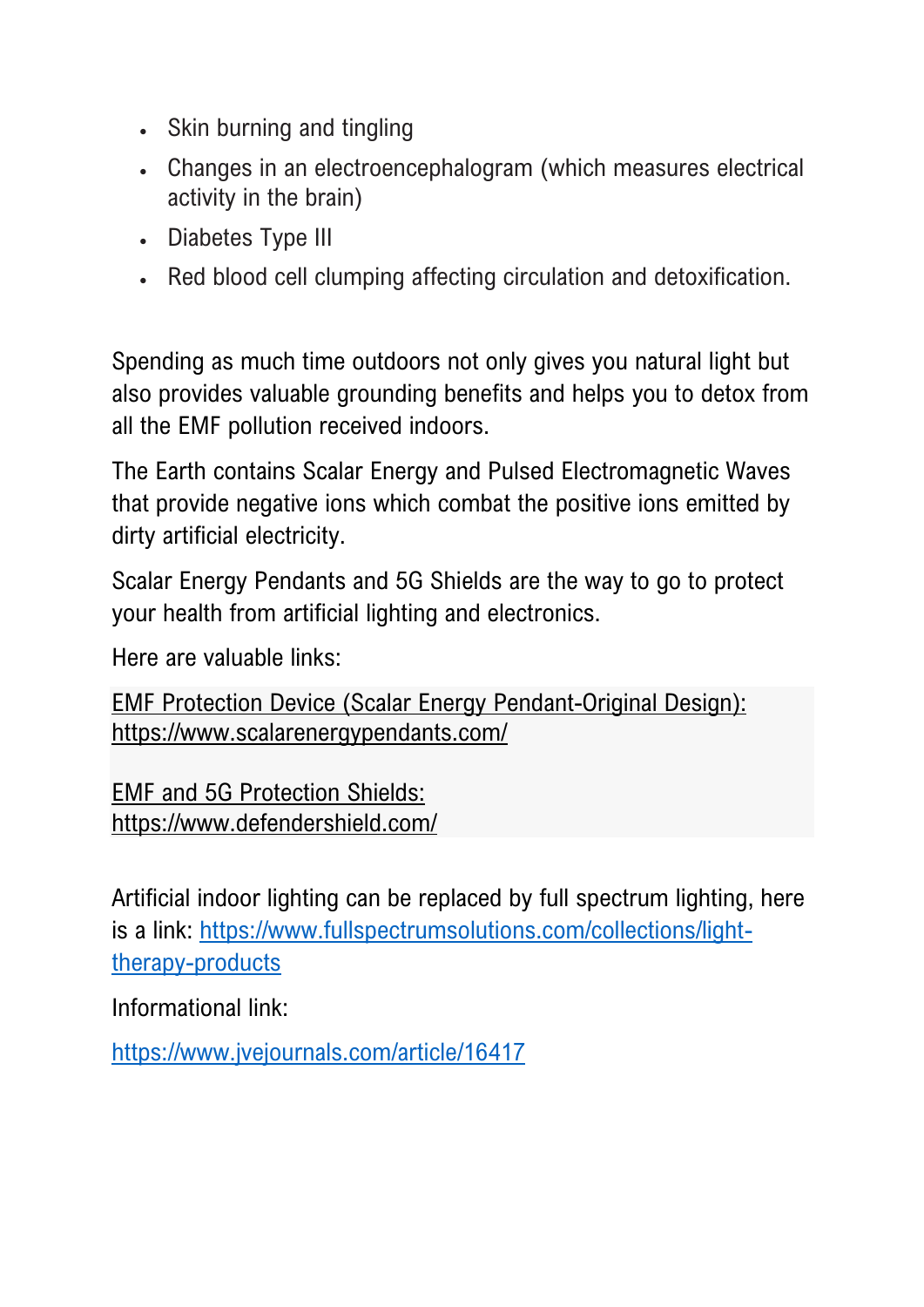#### **Eat lots of Green Organic Plants Daily (Vegetables)**

Now we have arrived at foods and God said that vegetation would be our main food (Genesis 1:30)

We recommend everyone to eat at least six types of vegetables daily, preferrable raw. Some should be lightly steamed or cooked. Adding six raw vegetables in a salad is a good way to get all your veggies.

Vegetables have few calories but provide a tremendous amount of vitamins, minerals, enzymes, fiber, and phyto-chemicals that provide good nutrition and disease protecting abilities.

Raw fresh vegetable juices like carrot and celery or carrot and spinach are highly recommended.

Please read the book, Fresh Raw Vegetable Juices by Norman Walker. It contains valuable information.

#### **Eat Organic Beans and NON-GMO Organic Wholegrains**

Beans and wholegrains are the next types of vegetation that humans need to consume for health.

Beans are full of protein, complex carbohydrates, vitamins, minerals and much fiber that make them a valuable low-calorie category of foods. Chickpeas, lentils, black beans, azuki beans, and fava beans are some of the best to eat along with grains like millet, brown rice, quinoa, and/or root vegetables like organic potato, organic carrot and organic turnip.

A bean-grain-root vegetable dish can replace a meat dish.

Wholegrains are rich in carbohydrates, nutrients, fiber, and in calories. Combined with beans, they provide complete protein. Adding a nice raw vegetable salad will make up a complete healthy meal for lunch or dinner. Those with a gluten sensitivity need to avoid wheat, rye, oat, and barley. An IgG food sensitivity test offered by directlabs.com can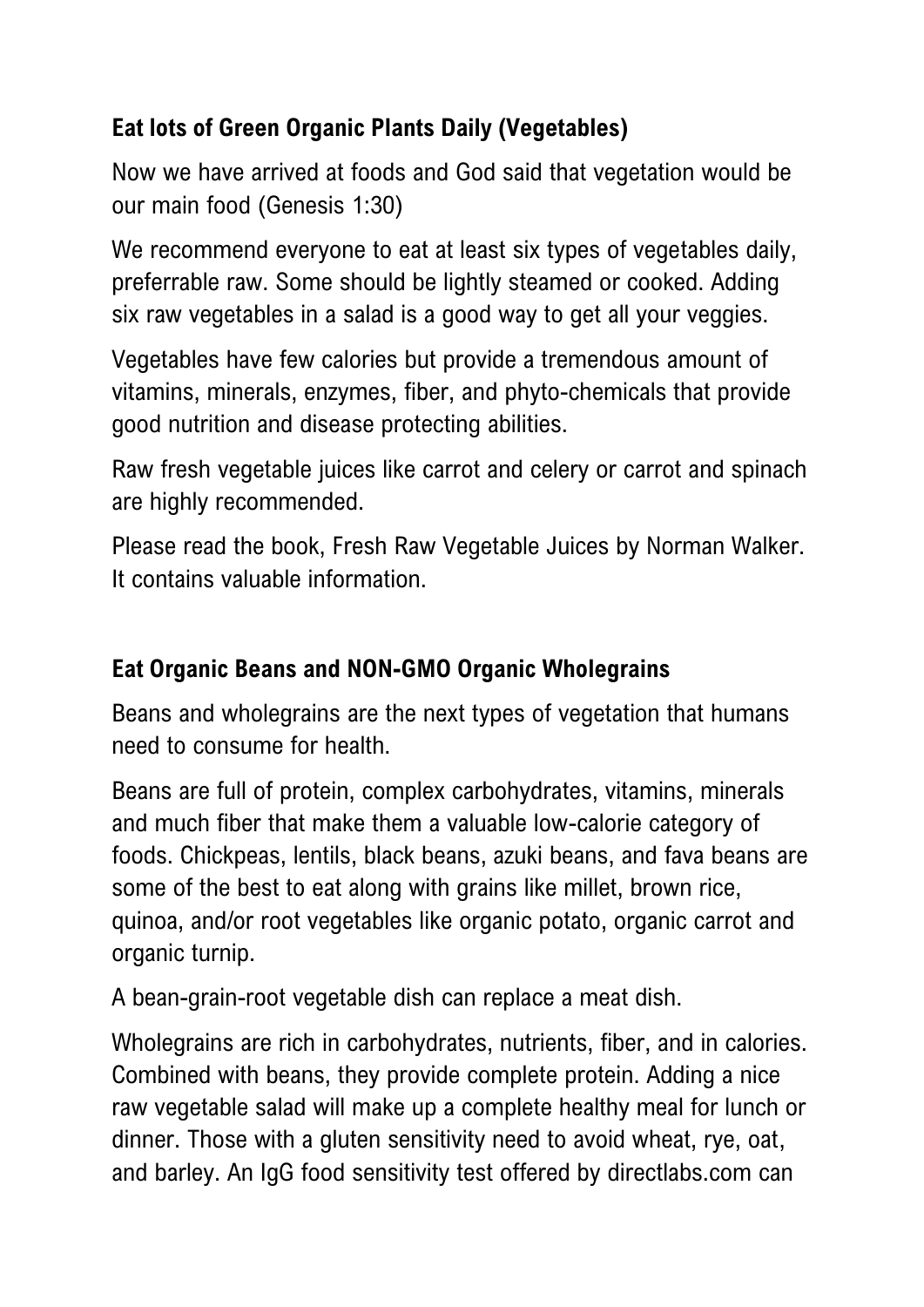be a good way to see what foods you are sensitive to. Food sensitivities are a major issue in many sicknesses and disease.

The size of a closed fist is an adequate amount of carbohydrate (starch as in grains) to consume 1-3 times a day, depending on your need and body type.

Organic Wholegrain Cereal in Almond Milk or in other organic nut milks makes for a good breakfast. Use a little unfiltered natural honey, organic agave nectar or Stevia to sweeten. Do not ever use white refined sugar (table sugar).

#### **Consume Organic Nuts and Seeds and Sprouts**

Nuts, seeds, and sprouts are the third type of vegetation that humans need to consume. They are rich in protein, healthy fats, minerals and nutrients, fiber, and enzymes. Due to their high fat content, nuts and seed (not sprouts) are to be consumed in moderate amounts. One ounce daily of nuts and/or seeds is adequate for adults.

Nuts and seeds complement a bean-grain-root vegetable dish. Nuts and seeds can be eaten at snack time.

## **Eat Organic Fruit**

Genesis 1:12 speaks of fruit trees bearing fruit.

Fruits are the last type of vegetation that should be consumed for good health.

Two fruits a day should keep the doctor away. Eat them in season and eat them fresh and organic.

It is best to have fruit first thing in the morning and/or for snack. They can be mixed with organic yogurt.

Do not have fruit after a meal unless it is pineapple or papaya, these aid digestion. Other types of fruit can cause gas after a meal.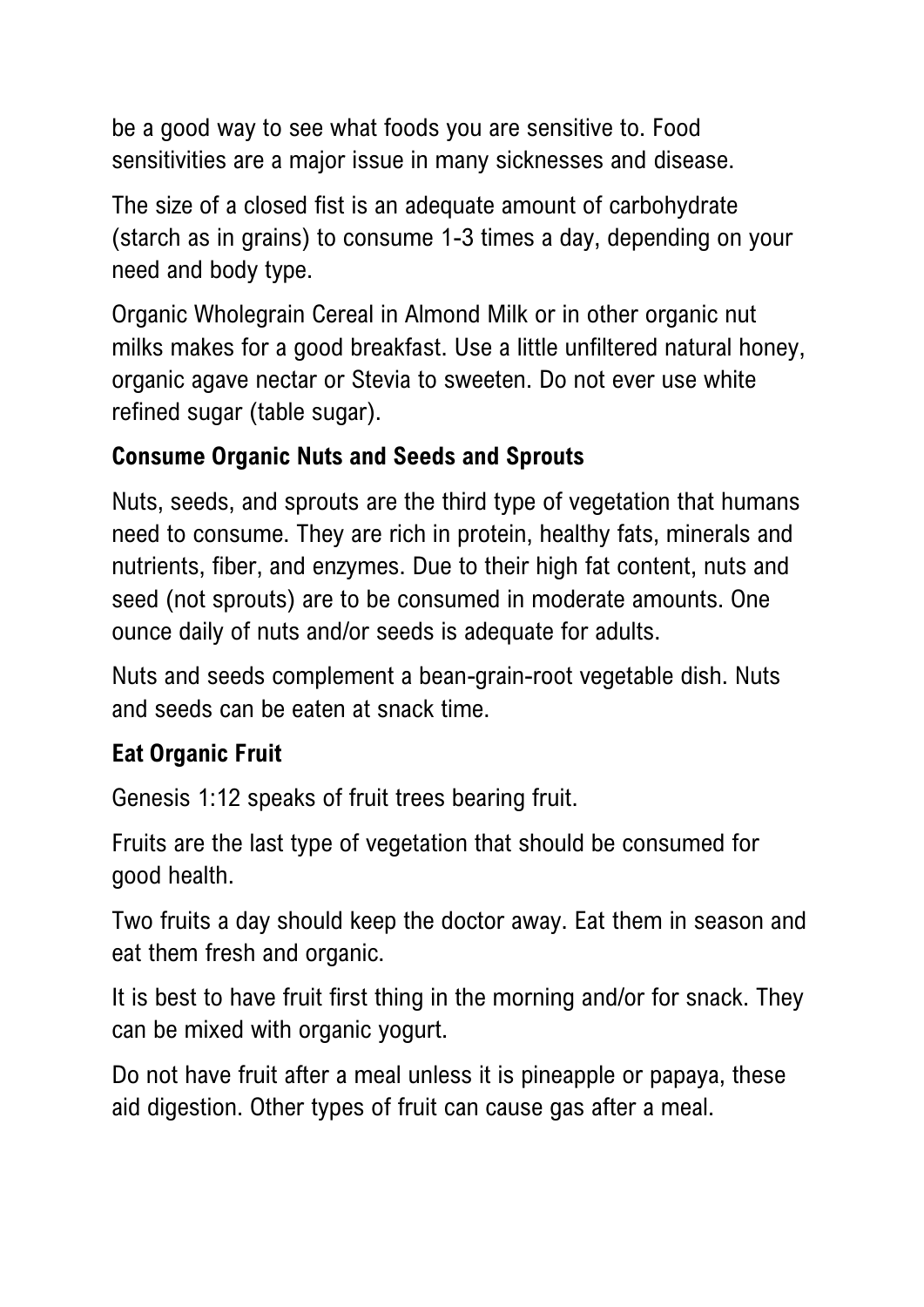Fruits are an excellent source of natural sugar for energy. They are also full of vitamins, minerals, enzymes, fiber, and health protecting phyto-chemicals that have antioxidant properties.

80% to 100% of our diet should be vegetarian.

#### **Use the Herbs of the Earth**

God has placed herbs (also vegetation) on the Earth for many reasons. The primary reasons are:

- To make an infusion or decoction and drink them as teas for nutritive, digestive or detoxification (alterative) purposes.
- As herbal medicine in case of sickness and/or disease.

#### Good Herbal Medicine Resource Book:

Herbology Manual by Lawrence DeSantis. It is available through [www.primitius.com](http://www.primitius.com/)

#### **You Can Eat Clean Fish**

Genesis 1:20

*Then God said, "Let the waters swarm and abundantly produce living creatures (fish, etc.).*

Fish was the first type of living creatures God created and after the fall humans began to eat them in abundance.

You do not have to eat flesh foods, but you can because Jesus ate fish.

The best healthy fish to eat twice or more times a week are: Wild Caught Salmon Cod Fish Wild Caught Trout Bass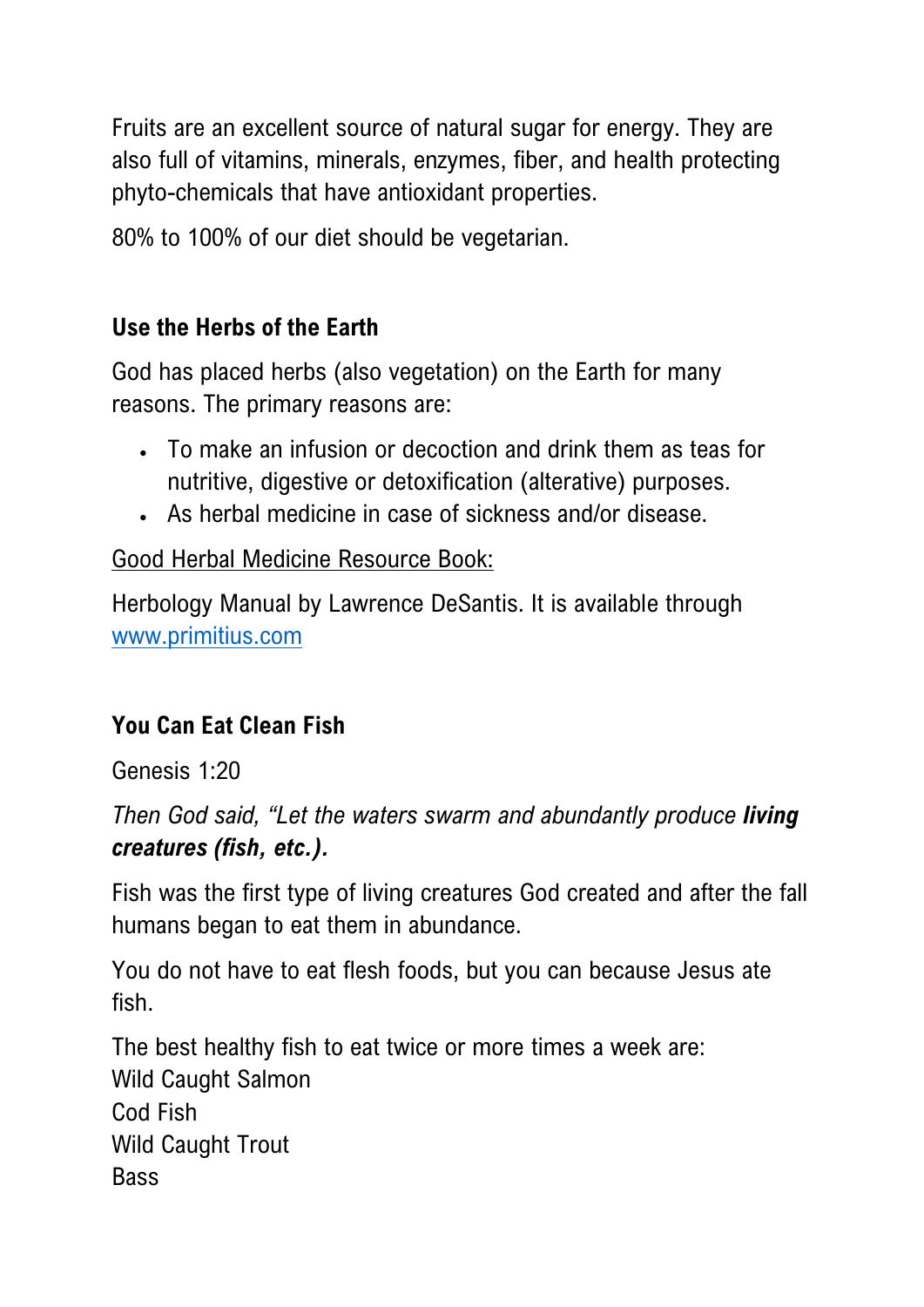Grouper Tilapia Other Fish with Scales and Fins

Healthy fish are rich in protein, minerals, omega 3 fatty acids (healthy fats), and are easy to digest. Most people can eat them with some brown rice or other starch. Adding a salad with then make a nice dinner.

Do not consume toxin laden bottom dwelling fish like shrimp, crab, and lobster. Do not consume skin fish like catfish, tuna, and swordfish. They are high in mercury and other toxins.

The Old Testament book of Leviticus chapter 11 outlines which fish to eat and which not to eat.

#### **Organic Fowl and Organic Eggs**

Genesis 1:20

*…, and let birds (fowl) soar above the earth in the open expanse of the heavens.*

Fowl are the second type of living creatures God created.

Organic chicken and turkey can be eaten twice a week with vegetables and vegetable soup at lunch or dinner as a good source of protein. Do not eat these at the same meal with grains. This would not be proper food combining and thus affect proper digestion.

Organic eggs can be eaten for breakfast or at other mealtimes. They are rich in nutrients, especially in complete protein. Eaten with a little wholegrain toast and some vegetables makes for a good meal.

The Old Testament Book of Leviticus chapter 11 describes which fowl to eat and not to eat.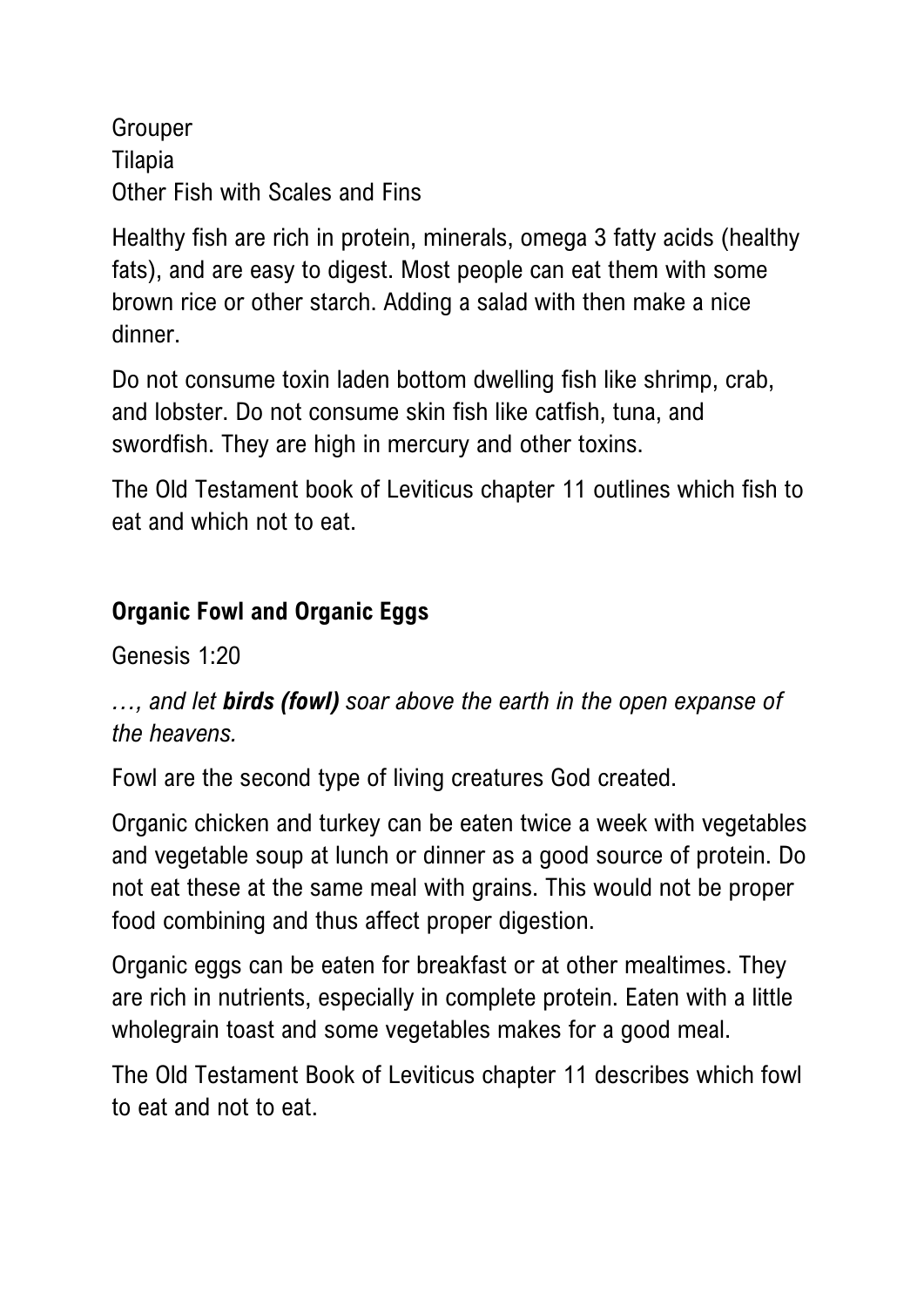Remember to always give thanks before meals so that God can bless your health. This ensures wholistic health.

#### **Grass Fed Cattle, Animals, and Organic Dairy Products**

Genesis 1:25

*<sup>25</sup> So God made the wild animals of the earth according to their kind, and the cattle according to their kind, and everything that creeps and crawls on the earth according to its kind; and God saw that it was good (pleasing, useful) and He affirmed and sustained it.*

Cow meat and cow products like cheese and yogurt can be consumed. Cow meat should be from grass fed cows that have not been injected with hormones and antibiotics. Cow milk and yogurt should be organic. Cow's milk is difficult to digest for many and for those that can handle it, they should only have it once or twice a week.

Yogurt is good with fruit as a breakfast or for snack. Use plain yogurt and then add some fruit and honey or organic agave.

Goat and lamb are good meats to consume occasionally. Goat milk is easier to digest than cow's milk.

Only have red meat once a week or less. Do not eat red meat with grains at the same meal. This compromises digestion.

The Old Testament Book of Leviticus chapter 11 describes which animals to eat and not to eat.

Remember to eat fresh foods in season. Avoid junk foods, devitalized foods, refined foods, most packaged foods, white sugar, fried foods, refined and heat extracted oils, white bread, white rice, frozen pizza laden with chemicals, table salt, whiskey, brandy, vodka, and other hard liquor.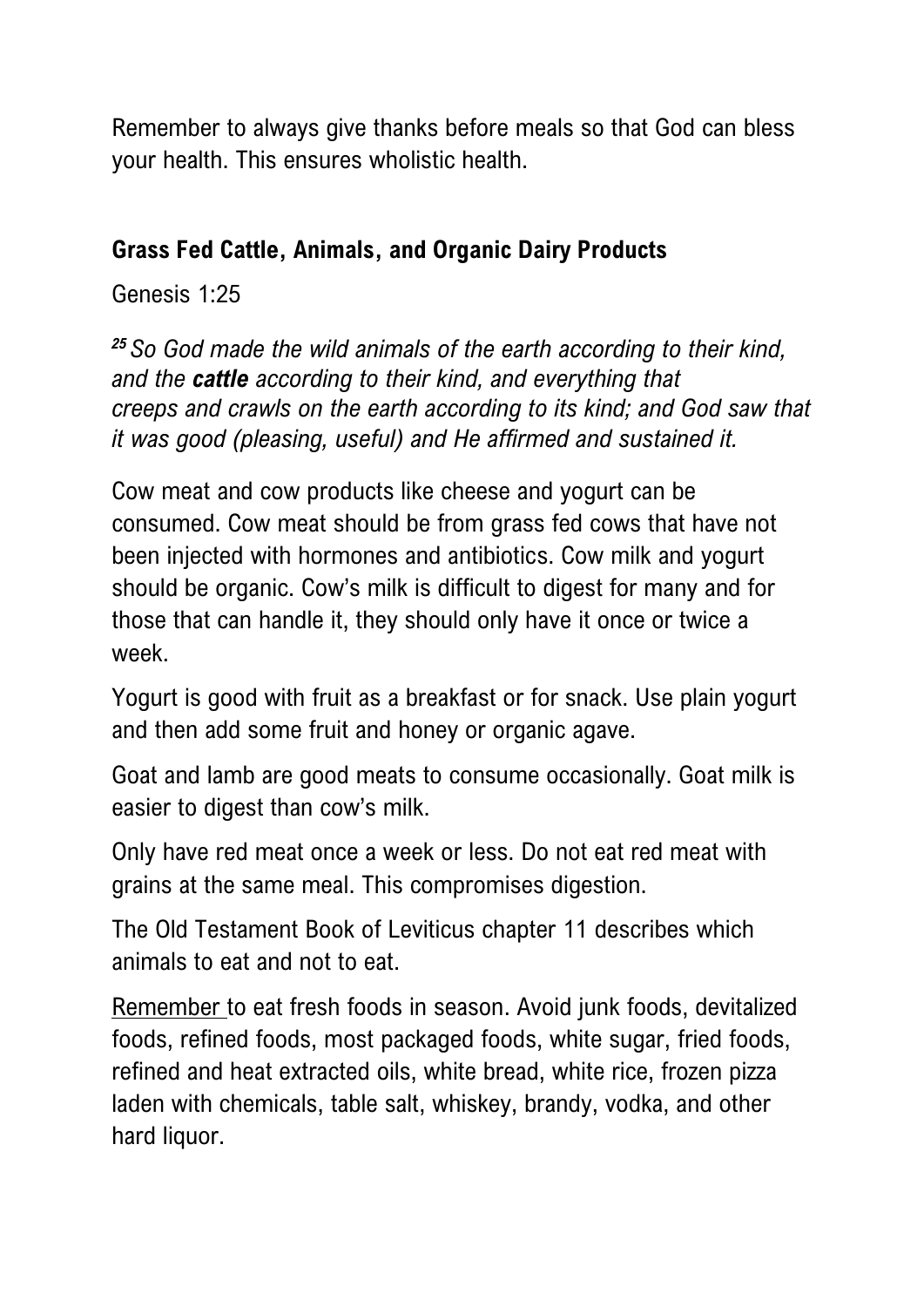#### **Important:**

- Only use cold-pressed, organic oils like pure virgin olive oil and other natural oils for salads and cooking.
- Only use Whole Salt for flavoring. Whole Sea Salt, Himalayan Salt, and Celtic Salt are all good. A mix of these is fine also. They contain over 70 precious trace minerals your body needs to stay healthy.
- Always pray before you eat, thanking God for it and asking him to sanctify the food and keep you in good health. The same when you take natural supplements.

#### **Exercise to Stay Fit**

Adam and Eve moved around quite a bit so should we.

Exercise such as walking, brisk walking, swimming, and other healthy activity done several times a week can keep you healthy and you can live longer.

Exercise promotes circulation, tones the muscles, helps with detoxification, relieves stress, and more. The benefits are many.

I have just covered the twelve foundational keys to wholeness for the body.

#### Excellent Natural Health and Nutrition Resource for Reading:

Natural Health and Nutrition eBook by Lawrence DeSantis, CN, ND The eBook is available through [www.primitius.com](http://www.primitius.com/)

#### Excellent Book on Divine Healing for the Body:

Christ the Healer by FF. Bosworth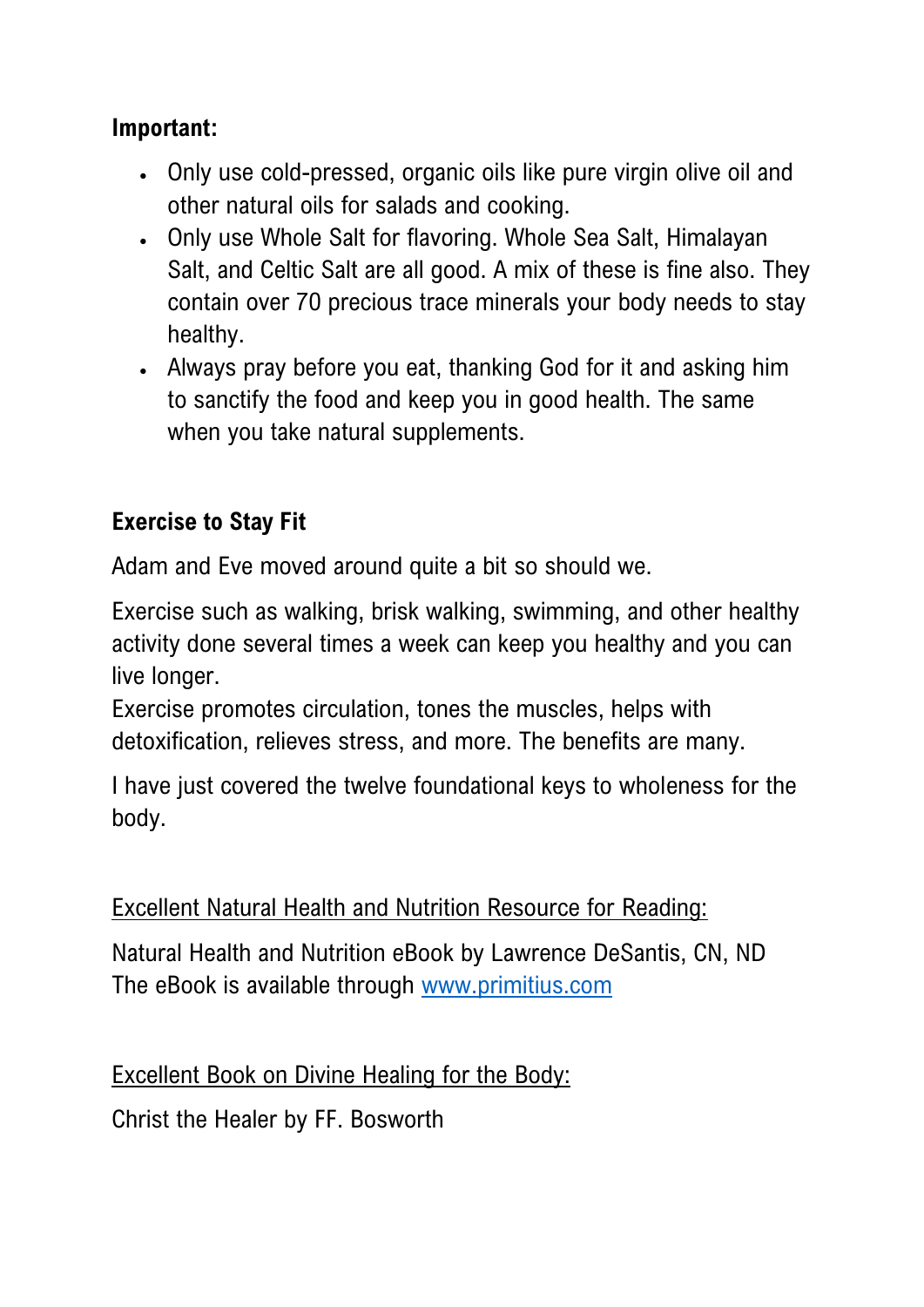## **Chapter 3**

#### **Healing and Restoration for the Soul**

The soul consists mainly of the mind, the emotions, and the will. Imagination, intellect, and dream world are also part of the soul.

The soul is our personality and we have been given responsibility by God to keep it healthy and clean.

III John 1:2, says:

*Beloved, I pray that you may prosper in all things and be in health, just as your soul prospers.*

The health of your soul affects the well-being of your physical body, science has proven this.

As a man thinks so he is. Therefore, it is extremely important to truly guard your thought life and your heart life from damaging words and visuals.

To possess a healthy soul, the following is necessary:

- Repentance and restitution for known sins and offenses. Repentance before God and those affected is a must for a healthy soul and for soul healing. Reasonable restitution is also important. This is the Bible way.
- A loving relationship with Father God through Jesus Christ Look at Psalm 23: 1-4

**23** The LORD is my shepherd; I shall not want.

**<sup>2</sup>** He maketh me to lie down in green pastures: he leadeth me beside the still waters.

**<sup>3</sup> He restoreth my soul**: he leadeth me in the paths of righteousness for his name's sake.

**<sup>4</sup>** Yea, though I walk through the valley of the shadow of death, I will fear no evil: for thou art with me; thy rod (Word) and thy staff (Holy Spirit) they comfort me.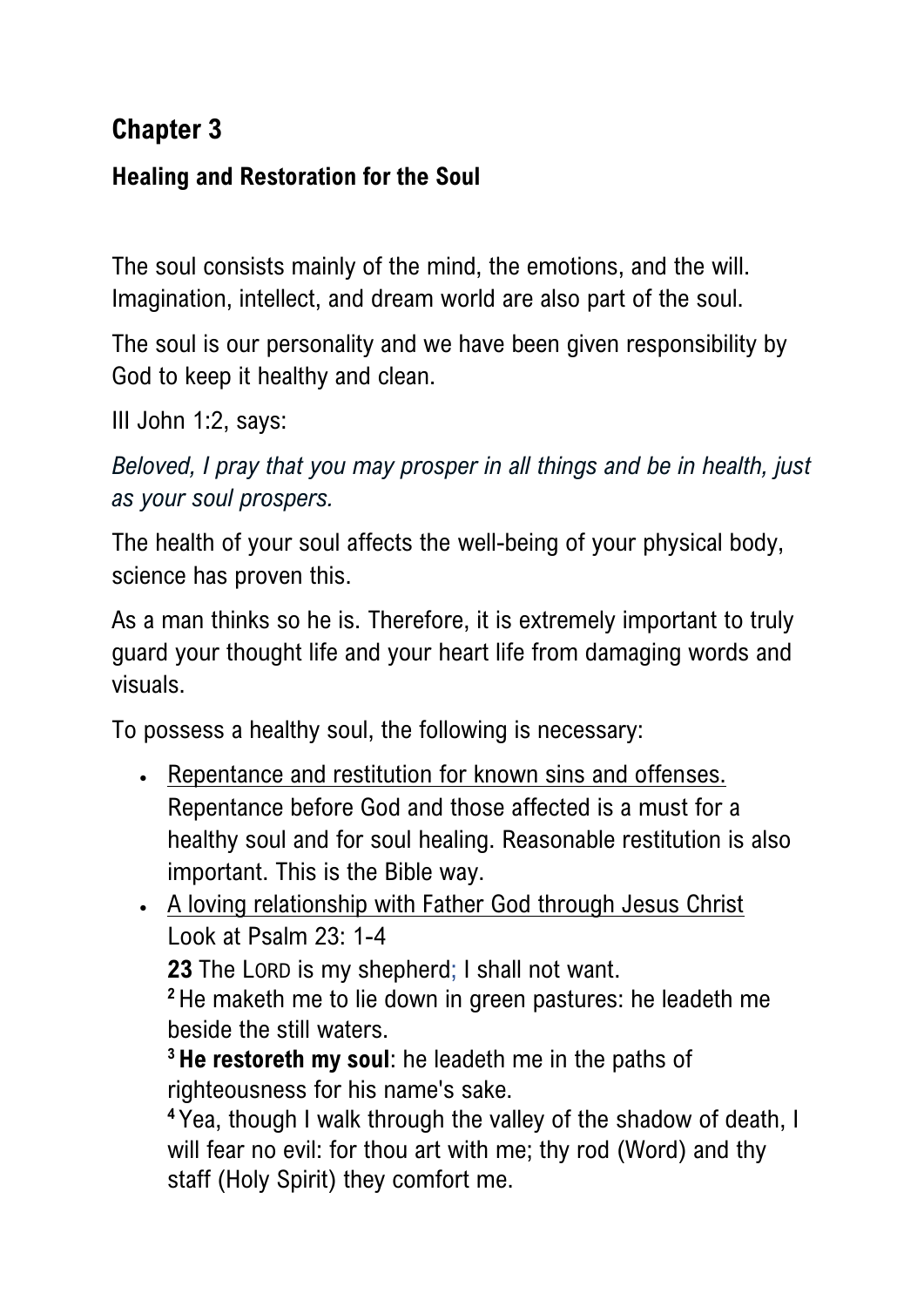- A healthy positive thought life based on the Word of God. We cannot allow stinking thinking and toxic emotions to govern our lives. Therefore, reading and meditating on God's Word daily will renew our mind to the mind of Christ. This will transform our mind and heart to that of Jesus. Remember that the heart is made up of the mind and the will. It is because of this that we need to guard our heart from damaging things.
- Avoid bad company and that which does not profit the soul Choose your company wisely. Your close friends should be like minded individuals that do not have a foul mouth and do not have damaging addictions.

Be careful what you watch because it enters the eye gate, affects the mind and heart and thus contaminating the soul. It is the same with music and radio. Television tells a vision but who's vision is it telling? Most of what is on television, on the internet, radio, and the music world is damaging to the soul. The violence, the bad manners, the lust and perversion, the occult, and much more is not from God.

• Biblical counseling and prayer. Biblical counseling and prayer offered at Church or through a wholistic counselor/wholiopath may prove to help with deep seated soulish issues like unforgiveness, depression, grief, sorrow, anxiety, lust, jealousy, anger, addictions, and so much more. All these negative soul issues affect the body and the spirit also.

#### Recommended Reading

Switch On Your Brain, Dr. Caroline Leaf (2013) Textbook available at [drleaf.com](https://drleaf.com/)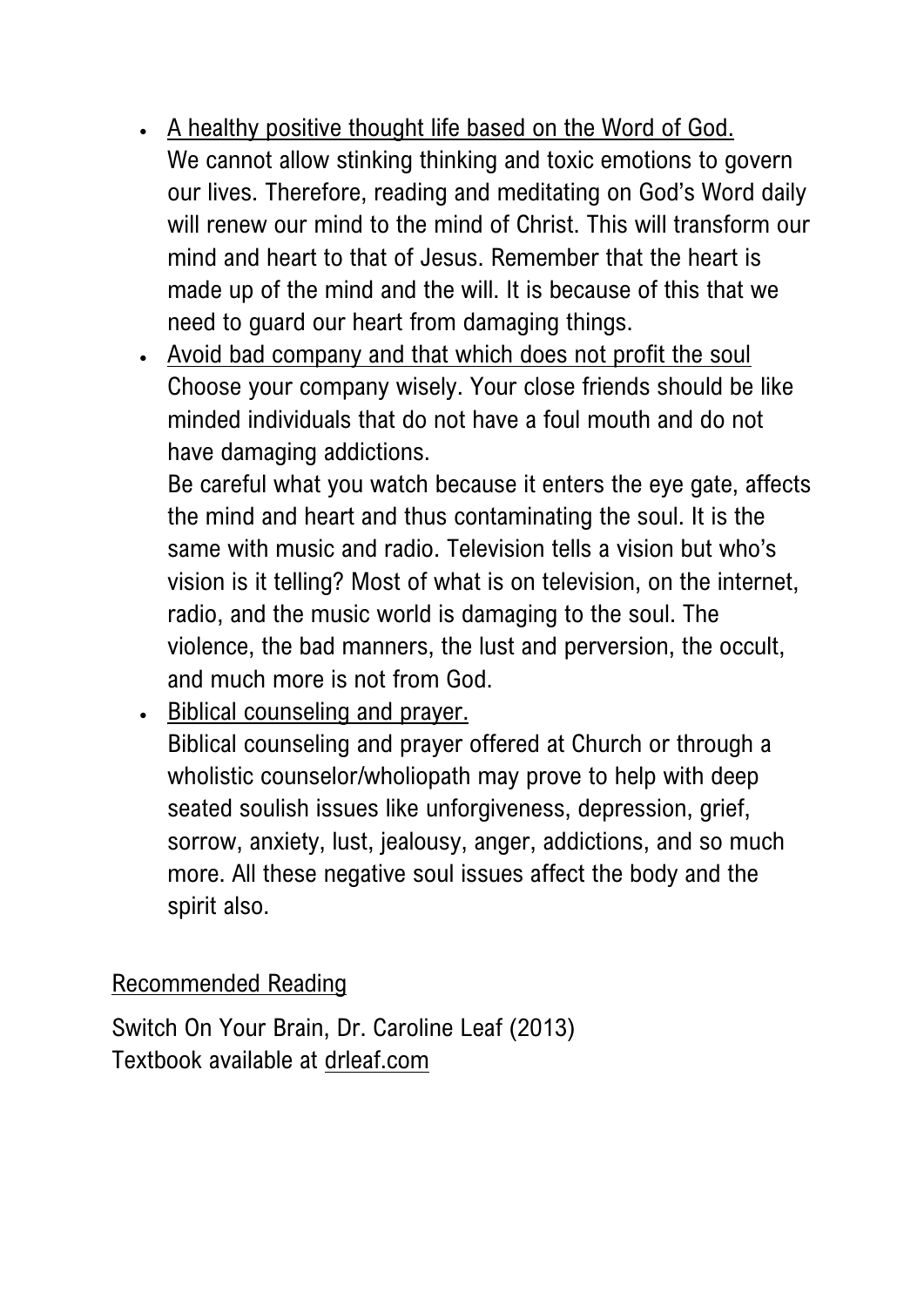#### **Scriptures to Read, Meditate and Declare Over Your Life For Soul Restoration and Bodily Health**

*God will honor His Word as we trust in Him and have faith in His precious promises. Suddenly, or in time, God's Word will produce fruit in your body and soul. Patience is faith's triumph*.

#### 3 John 2

**<sup>2</sup>** Beloved, I wish above all things that thou mayest prosper and be in health, even as thy soul prospereth.

#### I Thessalonians 5

**<sup>21</sup>** *Put everything to the test. Accept what is good <sup>22</sup> and don't have anything to do with evil.*

*<sup>23</sup> I pray that God, who gives peace, will make you completely holy. And may your spirit, soul, and body be kept healthy and faultless until our Lord Jesus Christ returns. <sup>24</sup> The one who chose you can be trusted, and he will do this.*

#### Matthew 8:14-17

<sup>14</sup> *And when Jesus was come into Peter's house, he saw his wife's mother laid, and sick of a fever. <sup>15</sup> And he touched her hand, and the fever left her: and she arose, and ministered unto them.<sup>16</sup> When the even was come, they brought unto him many that were possessed with devils: and he cast out the spirits with his word, and healed all that were sick:<sup>17</sup> That it might be fulfilled which was spoken by Esaias the prophet, saying, Himself took our infirmities, and bare our sicknesses.*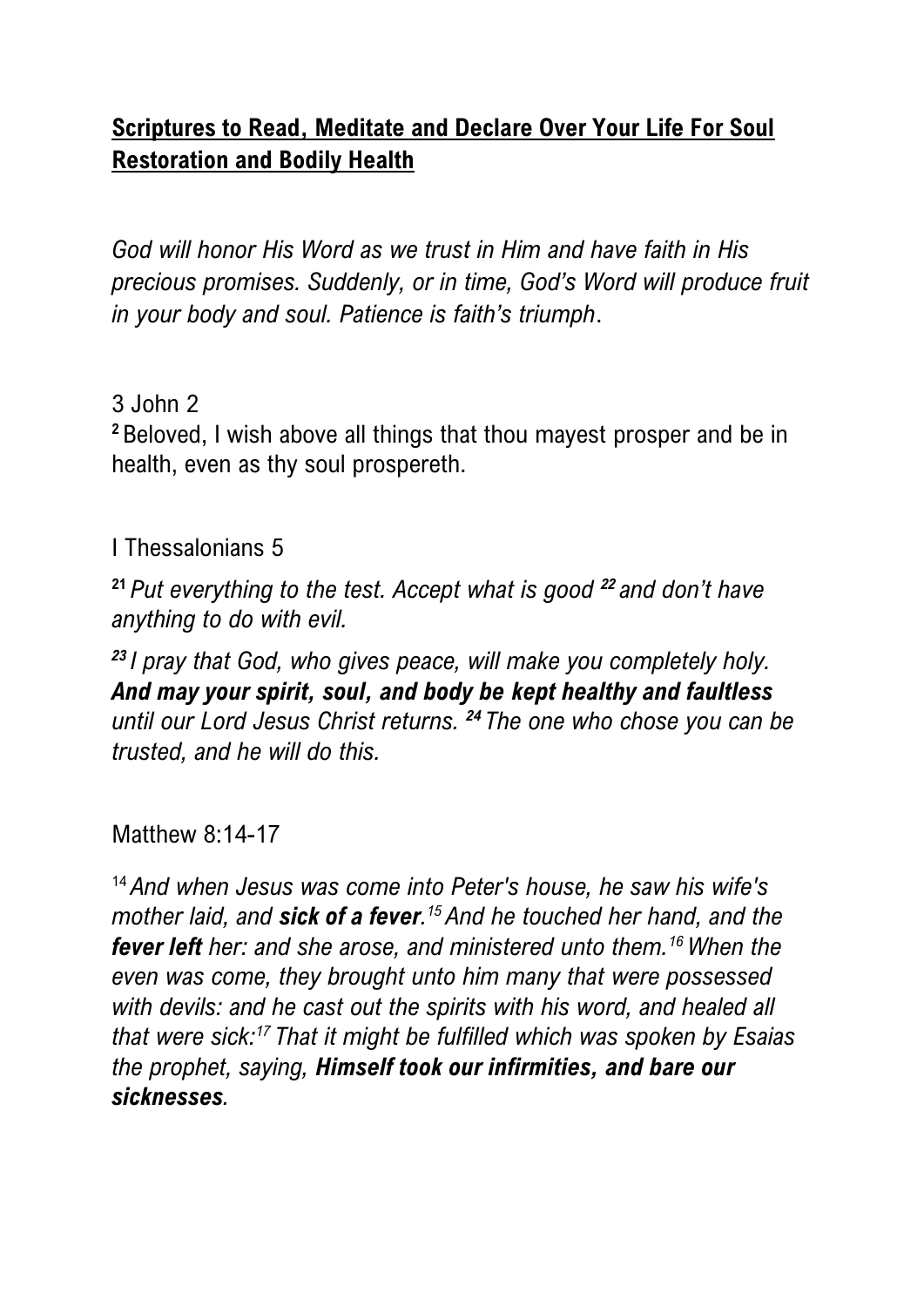Isaiah 53:4-5

**<sup>4</sup>** Surely he hath borne our griefs, and carried our sorrows: yet we did esteem him stricken, smitten of God, and afflicted.

**<sup>5</sup>** But he was wounded for our transgressions, he was bruised for our iniquities: the chastisement of our peace was upon him; and with his stripes we are healed (body-soul-spirit).

Mark 11: 22-26

*<sup>22</sup> And Jesus answering saith unto them, Have faith in God.*

*<sup>23</sup> For verily I say unto you, That whosoever shall say unto this mountain, Be thou removed, and be thou cast into the sea; and shall not doubt in his heart, but shall believe that those things which he saith shall come to pass; he shall have whatsoever he saith.*

*<sup>24</sup> Therefore I say unto you, What things soever ye desire, when ye pray, believe that ye receive them, and ye shall have them.*

*<sup>25</sup> And when ye stand praying, forgive, if ye have ought against any: that your Father also which is in heaven may forgive you your trespasses.*

*<sup>26</sup> But if ye do not forgive, neither will your Father which is in heaven forgive your trespasses.*

Psalm 43:5

*<sup>5</sup>Why are you in despair, my soul? And why are you restless within me? Wait for God, for I will again praise Him For the help of His presence, my God.*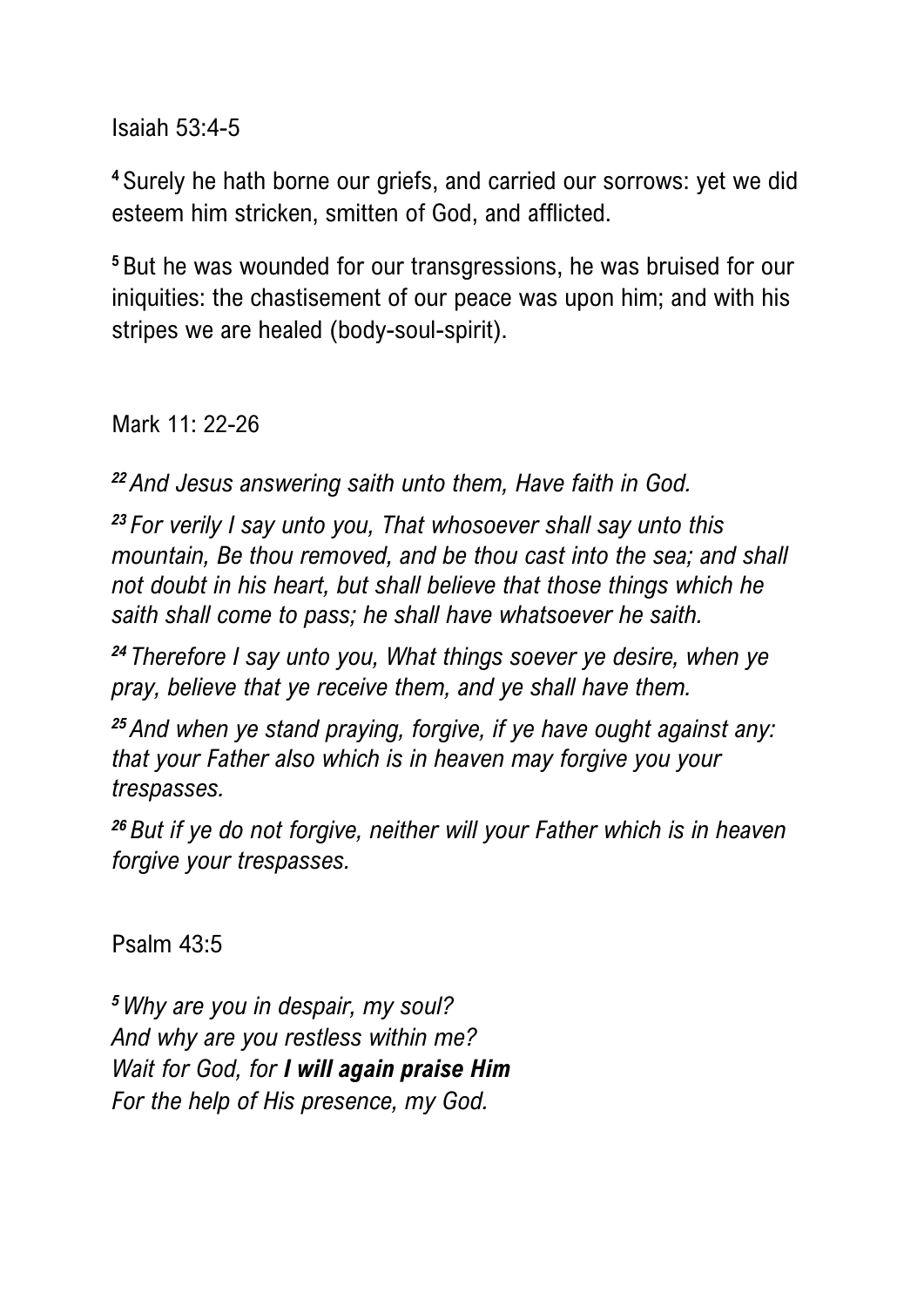Psalm 23 New American Standard Bible

*23 The LORD is my shepherd, I will not be in need. <sup>2</sup> He lets me lie down in green pastures; He leads me beside quiet waters.*

*<sup>3</sup> He restores my soul;*

*He guides me in the paths of righteousness For the sake of His name.*

*<sup>4</sup> Even though I walk through the valley of the shadow of death, I fear no evil, for You are with me; Your rod (Word) and Your staff (Spirit), they comfort me. <sup>5</sup> You prepare a table before me in the presence of my enemies; You have anointed my head with oil; My cup overflows. <sup>6</sup> Certainly goodness and faithfulness will follow me all the days of my life,*

*And my dwelling will be in the house of the LORD forever.*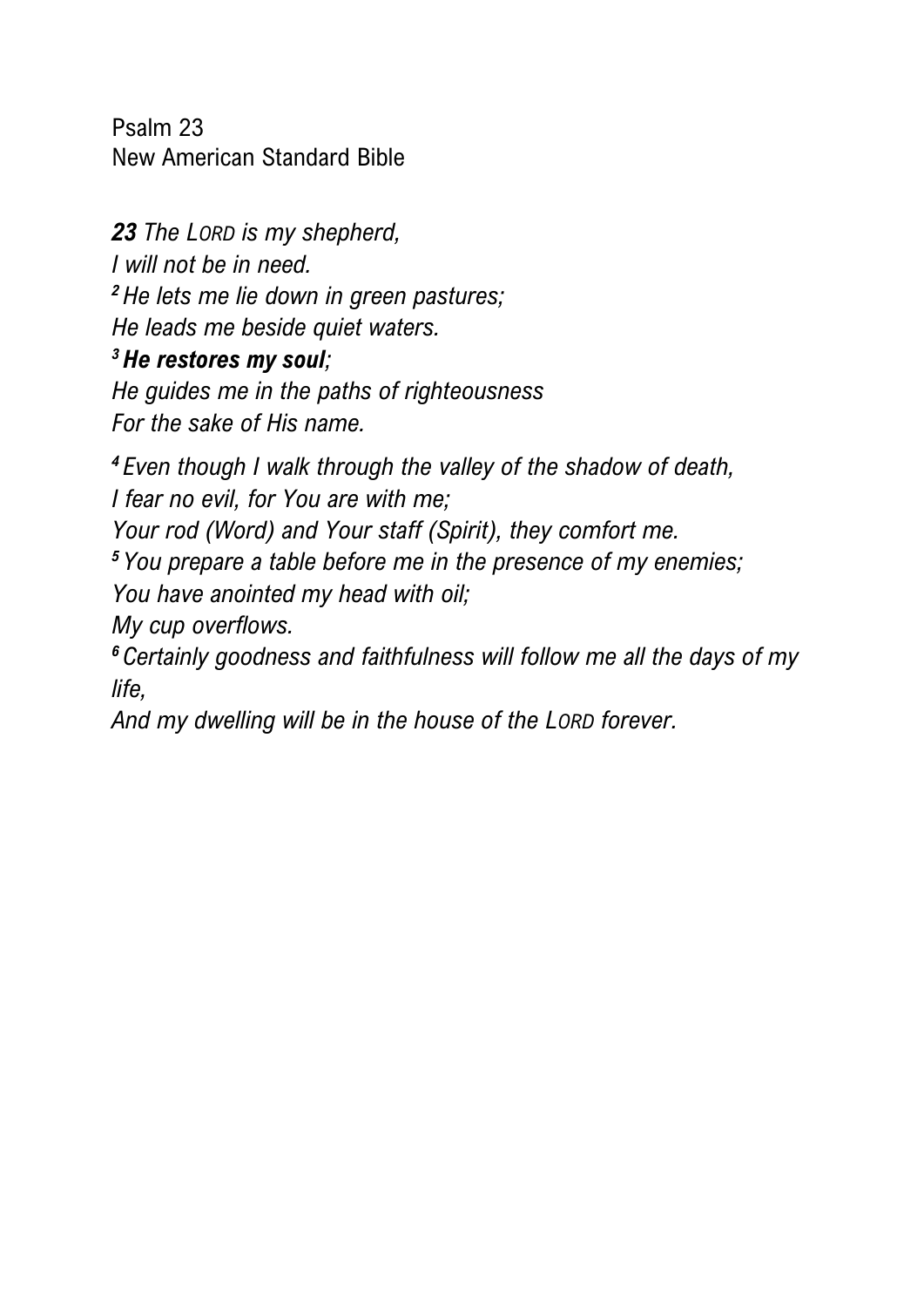### **Chapter 4**

#### **Healing and Restoration for the Spirit**

The spirit of a man or a woman is the most powerful dimension of mankind.

The spirit should be governing the soul and keeping the body in check. This can only effectively be done when the spirit has experienced a rebirth through the Holy Spirit.

The rebirth through the Holy Spirit is spoken of in The Gospel of John.

John 3 New American Standard Bible The New Birth

*3 Now there was a man of the Pharisees, named Nicodemus, a ruler of the Jews; <sup>2</sup> this man came to Jesus at night and said to Him, "Rabbi, we know that You have come from God as a teacher; for no one can do these signs that You do unless God is with him." <sup>3</sup> Jesus responded and said to him, "Truly, truly, I say to you, unless someone is born again he cannot see the kingdom of God."*

*<sup>4</sup> Nicodemus \*said to Him, "How can a person be born when he is old? He cannot enter his mother's womb a second time and be born, can he?" <sup>5</sup> Jesus answered, "Truly, truly, I say to you, unless someone is born of water (Word of God) and the Spirit (Holy Spirit), he cannot enter the kingdom of God. <sup>6</sup> That which has been born of the flesh is flesh, and that which has been born of the Spirit is spirit. <sup>7</sup> Do not be amazed that I said to you, 'You must be born again.' <sup>8</sup> The wind blows where it wishes, and you hear the sound of it, but you do not know where it is coming from and where it is going; so is everyone who has been born of the Spirit."*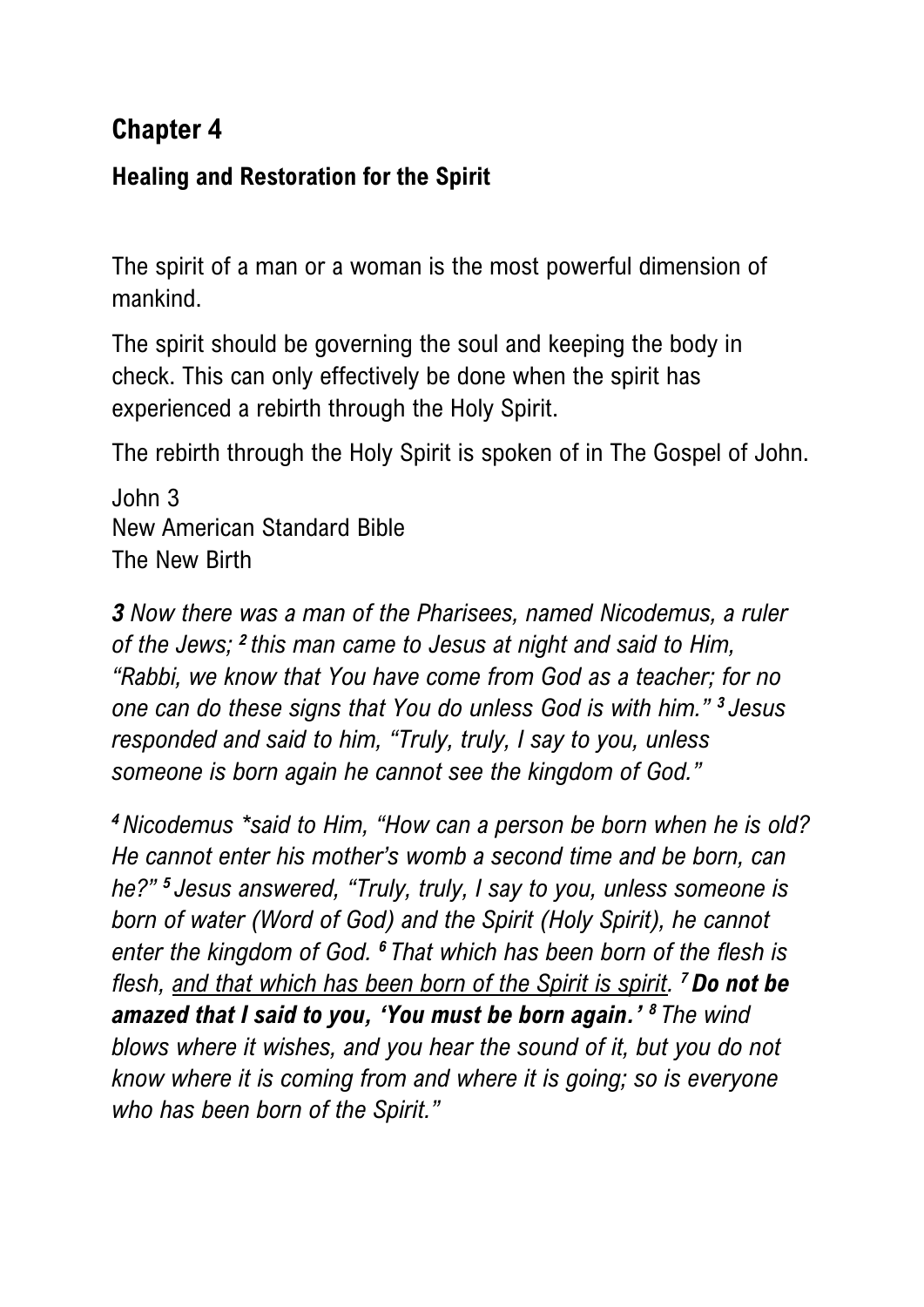*<sup>9</sup> Nicodemus responded and said to Him, "How can these things be?" <sup>10</sup> Jesus answered and said to him, "You are the teacher of Israel, and yet you do not understand these things? <sup>11</sup> Truly, truly, I say to you, we speak of what we know and testify of what we have seen, and you people do not accept our testimony. <sup>12</sup> If I told you earthly things and you do not believe, how will you believe if I tell you heavenly things? <sup>13</sup>No one has ascended into heaven, except He who descended from heaven: the Son of Man. <sup>14</sup> And just as Moses lifted up the serpent in the wilderness, so must the Son of Man be lifted up, <sup>15</sup> so that everyone who believes will have eternal life in Him.*

*<sup>16</sup> "For God so loved the world, that He gave His only Son, so that everyone who believes in Him will not perish, but have eternal life. <sup>17</sup> For God did not send the Son into the world to judge the world, but so that the world might be saved through Him.*

Jesus said that everyone must experience a transformational rebirth in their spirit man/woman by the power of the Holy Spirit. How can this happen? Verses 14 through 16 tells us. The bronze serpent Moses erected in the desert caused healing in the people that had sinned. They had to simply gaze at it. That was symbolic of something better to come, Jesus Christ crucified.

John 3:15 and 16 then says that God so loved the world that He sent His Son to die (as a serpent, for he who knew no sin became sin on our behalf)) on the cross for our sins so that we may be forgiven and be granted eternal life. Jesus is the second Adam who redeems mankind from the fall of the first Adam.

So how does this rebirth happen? It happens when we recognize we are sinners in need of the Savior Jesus Christ.

The moment we believe that Jesus Christ died for our sins, repent and receive Him in our hearts as Lord and Savior, the Holy Spirit of God regenerates our spirit and gives us a new birth. The Holy Spirit takes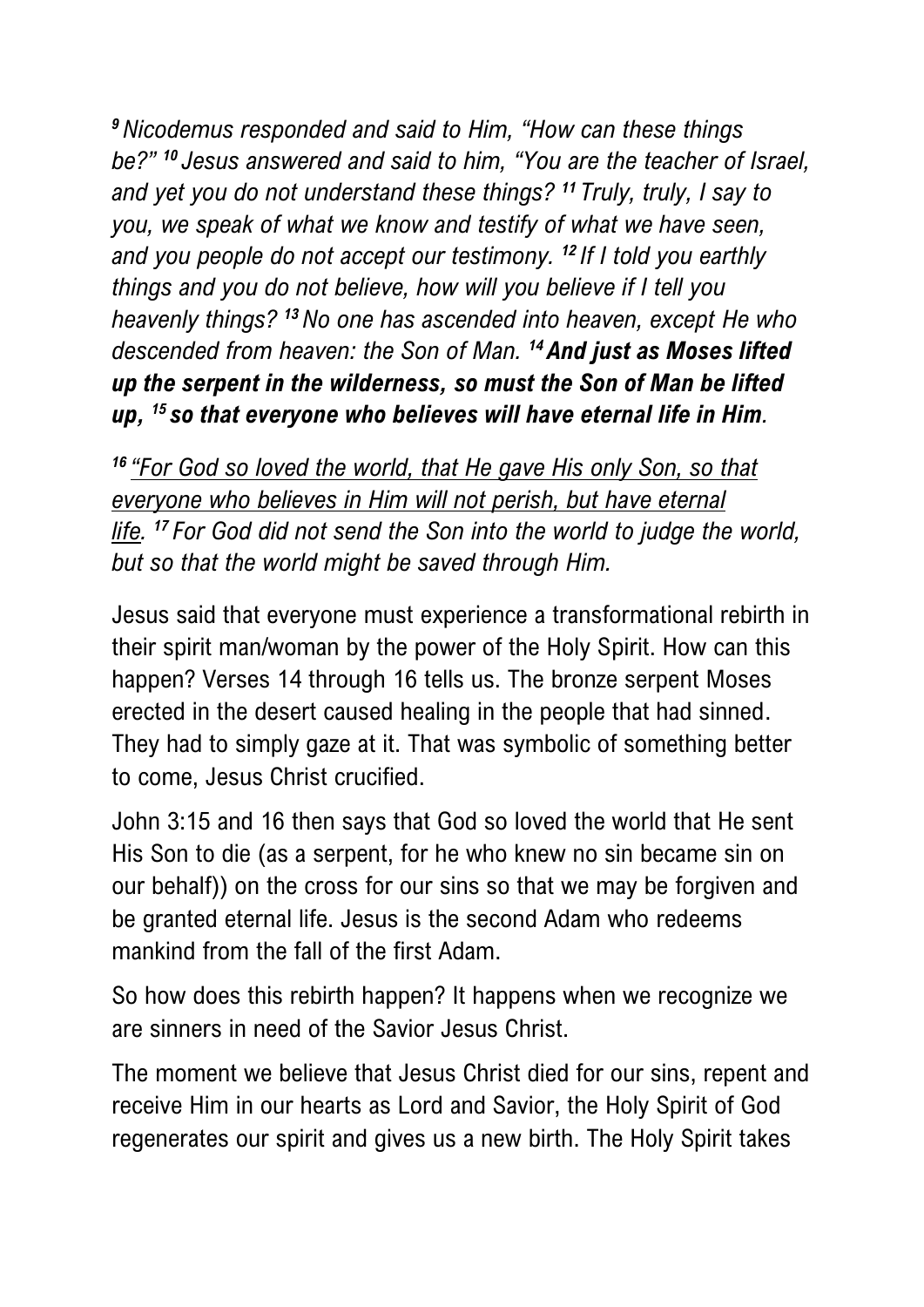His dwelling in our spirit man/woman and our spiritual eyes, ears and heart become alive to God. Redemption takes place.

The reborn spirit is now able to govern the soul and keep the body in check because the spirit is redeemed where the soul and body has not been totally redeemed yet. One day they will in the afterlife.

Before the rebirth, the spirit of men and women is dead to God but alive to the world and Satan. After the rebirth, the spirit becomes alive to God so he/she (the real you) can enjoy the presence of ABBA Father God.

God wants everyone to be born again in their spirit so that communion and intimacy with God can take place.

The whole purpose for salvation in Jesus Christ was to remove the sin that blocked us from God. But now those who are reborn are not blocked. They can enjoy the peace, the joy, the love, the presence, and the power of God forever.

#### **The greatest healing of the spirit is the rebirth.**

Wholistic healing is not possible without the rebirth of the spirit.

Once the spirit is reborn in Jesus Christ then complete wholeness is available spiritually and bodily.

The spirit has the ability to sense the presence of God and other spirit beings. The spirit knows the difference between right and wrong (conscience) unless it is seared by hardness of heart. The spirit is intuitive and can sense things.

The Holy Spirit lives in the reborn spirit and connects the reborn spirit with God. This is why scripture says *that the Spirit within us bears witness that we are children of God.*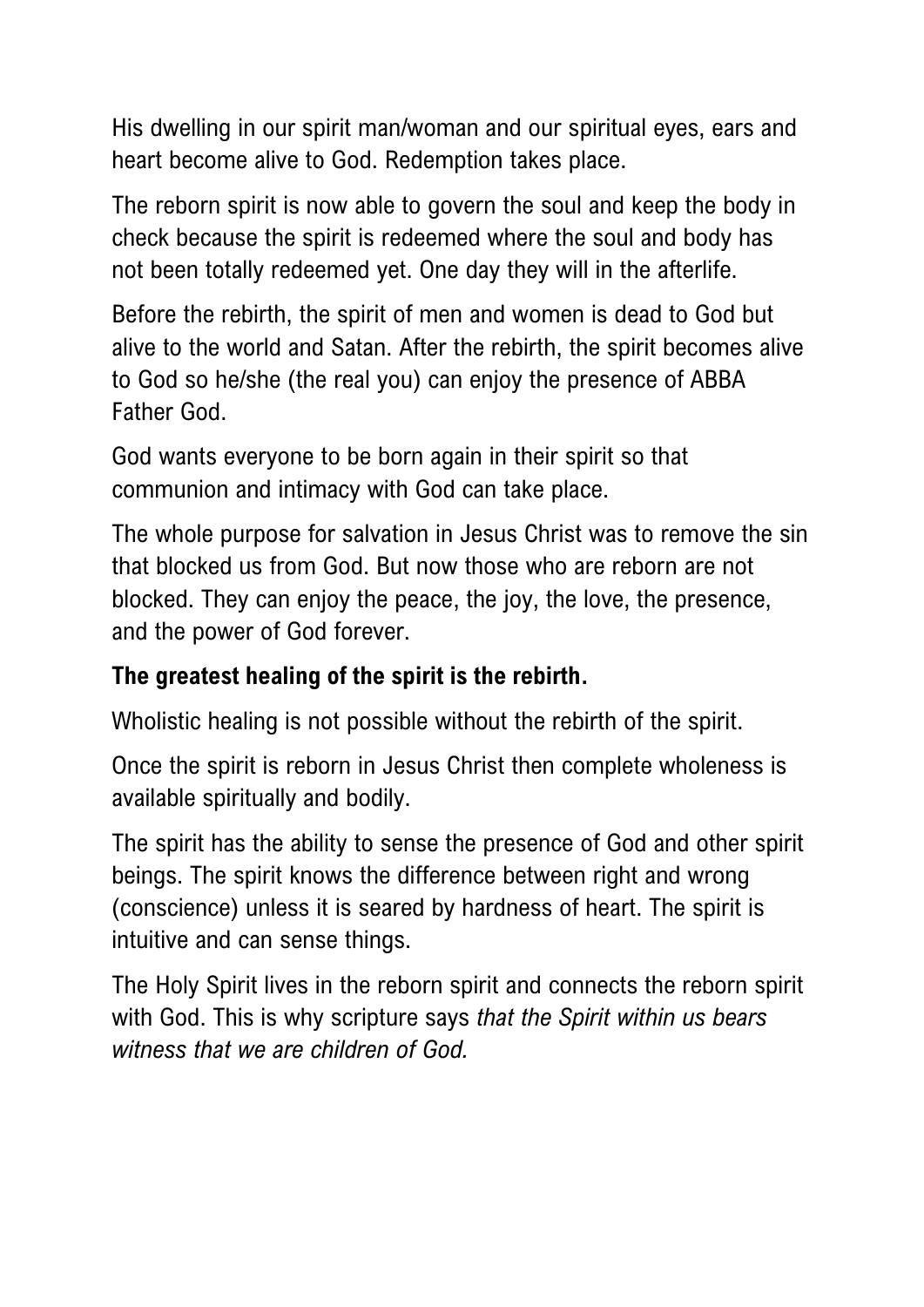The reborn spirit grows and strengthens through the following:

- The daily life of praise and worship to God
- The daily devotion to the Word of God and prayer
- The daily life of piety (love, devotion, and reverence to God in all holiness).
- The daily ministry of sharing the Gospel of Jesus Christ
- The daily walk of love towards God and His people
- Belonging to a local Church
- Fulfilling the calling of God
- Pursuing by faith and love the spiritual gifts God has ordained.

The greatest spiritual healing, restoration and growth comes when we **cultivate intimacy with God**. This goes beyond prayer, praise, communion, fellowship, and worship as we know it. **It is an intimacy with God and Jesus Christ by the Holy Spirit that brings you and I to spiritual intercourse**. It is joy unspeakable and full of glory! God desires it for you and I. We only need to draw close to Him, ministering to Him by pouring out our love to Him. This has transforming power in our spiritual and natural walk. This is wholeness.

1 Corinthians 2:9 New American Standard Bible

*<sup>9</sup> but just as it is written:*

*"THINGS WHICH EYE HAS NOT SEEN AND EAR HAS NOT HEARD, AND WHICH HAVE NOT ENTERED THE HUMAN HEART, ALL THAT GOD HAS PREPARED FOR THOSE WHO LOVE HIM."*

Let us draw near to our Creator and experience wholeness to its fullest.

*Recommended Reading: Ministering to the Lord by Roxanne Brant*